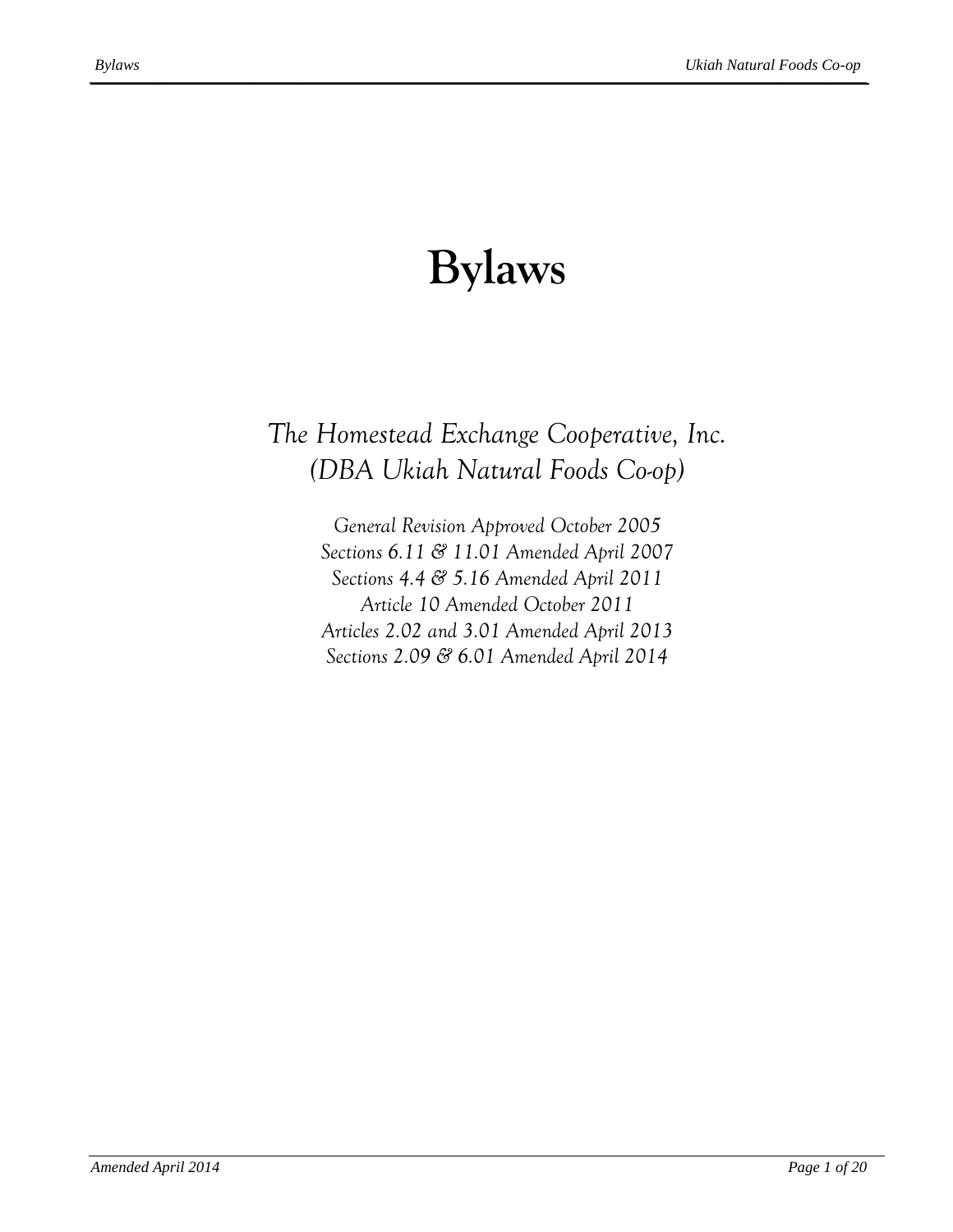# **TABLE OF CONTENTS**

<span id="page-1-0"></span>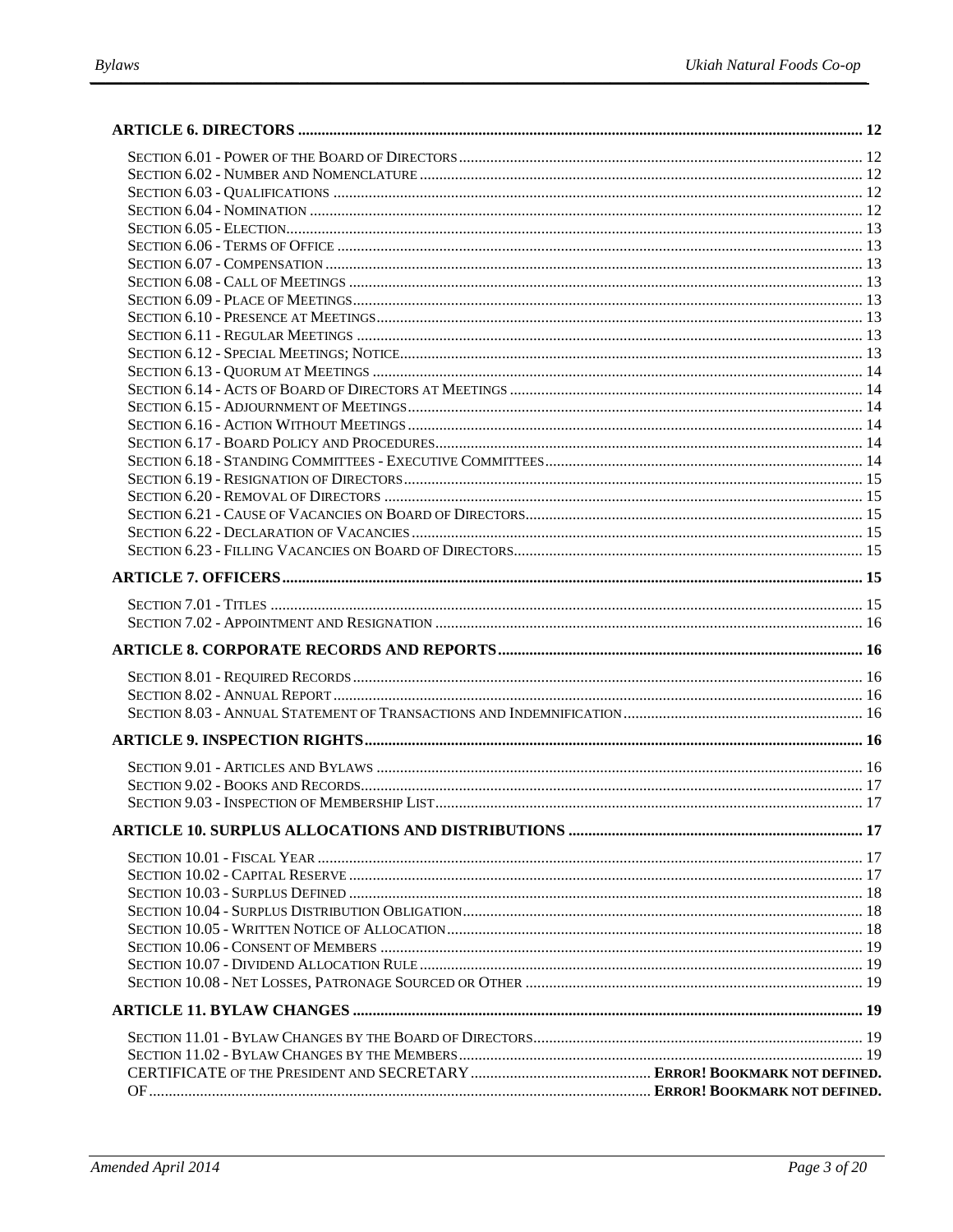# **ARTICLE 1. PLACE OF BUSINESS AND GOVERNING PRINCIPLES**

#### <span id="page-3-1"></span><span id="page-3-0"></span>*Section 1.01 - Place of Business*

The principal offices of this Corporation (the "Cooperative") shall be located in Mendocino County, California.

# <span id="page-3-2"></span>*Section 1.02 - Governing Principles*

The business of the Cooperative will be guided by the following principles:

The Cooperative is a member-owned-and-operated business, dedicated to serving the entire community and conducted primarily for mutual benefit of the shareholders. The primary purpose is to engage in the business of providing high-quality food and other products and services to members, who shall be the ultimate consumers of such products. Irrespective of any inconsistencies with the Articles of Incorporation of the Cooperative, these Bylaws, and any applicable law, the Cooperative generally supports the cooperative principles adopted in 1995 by the International Cooperative Alliance and subsequent revisions thereof:

#### **1st Principle: Voluntary and Open Membership**

Cooperatives are voluntary organizations, open to all persons able to use their services and willing to accept the responsibilities of membership, without gender, social, racial, political or religious discrimination.

#### **2nd Principle: Democratic Member Control**

Cooperatives are democratic organizations controlled by their members, who actively participate in setting their policies and making decisions. Men and women serving as elected representatives are accountable to the membership. In primary Cooperatives members have equal voting rights (one member, one vote) and Cooperatives at other levels are also organized in a democratic manner.

#### **3rd Principle: Member Economic Participation**

Members contribute equitably to, and democratically control, the capital of their cooperative. At least part of that capital is usually the common property of the cooperative. Members usually receive limited compensation, if any, on capital subscribed as a condition of membership. Members allocate surpluses for any or all of the following purposes: developing their cooperative, possibly by setting up reserves, part of which at least would be indivisible; benefiting members in proportion to their transactions with the cooperative; and supporting other activities approved by the membership.

#### **4th Principle: Autonomy and Independence**

Cooperatives are autonomous, self-help organizations controlled by their members. If they enter into agreements with other organizations, including governments, or raise capital from external sources, they do so on terms that ensure democratic control by their members and maintain their cooperative autonomy.

#### **5th Principle: Education, Training and Information**

Cooperatives provide education and training for their members, elected representatives, managers, and employees so they can contribute effectively to the development of their cooperatives. They inform the general public - particularly young people and opinion leaders - about the nature and benefits of cooperation.

#### **6th Principle: Co-operation among Cooperatives**

Cooperatives serve their members most effectively and strengthen the cooperative movement by working together through local, national, regional and international structures.

#### **7th Principle: Concern for Community**

Cooperatives work for the sustainable development of their communities through policies approved by their members.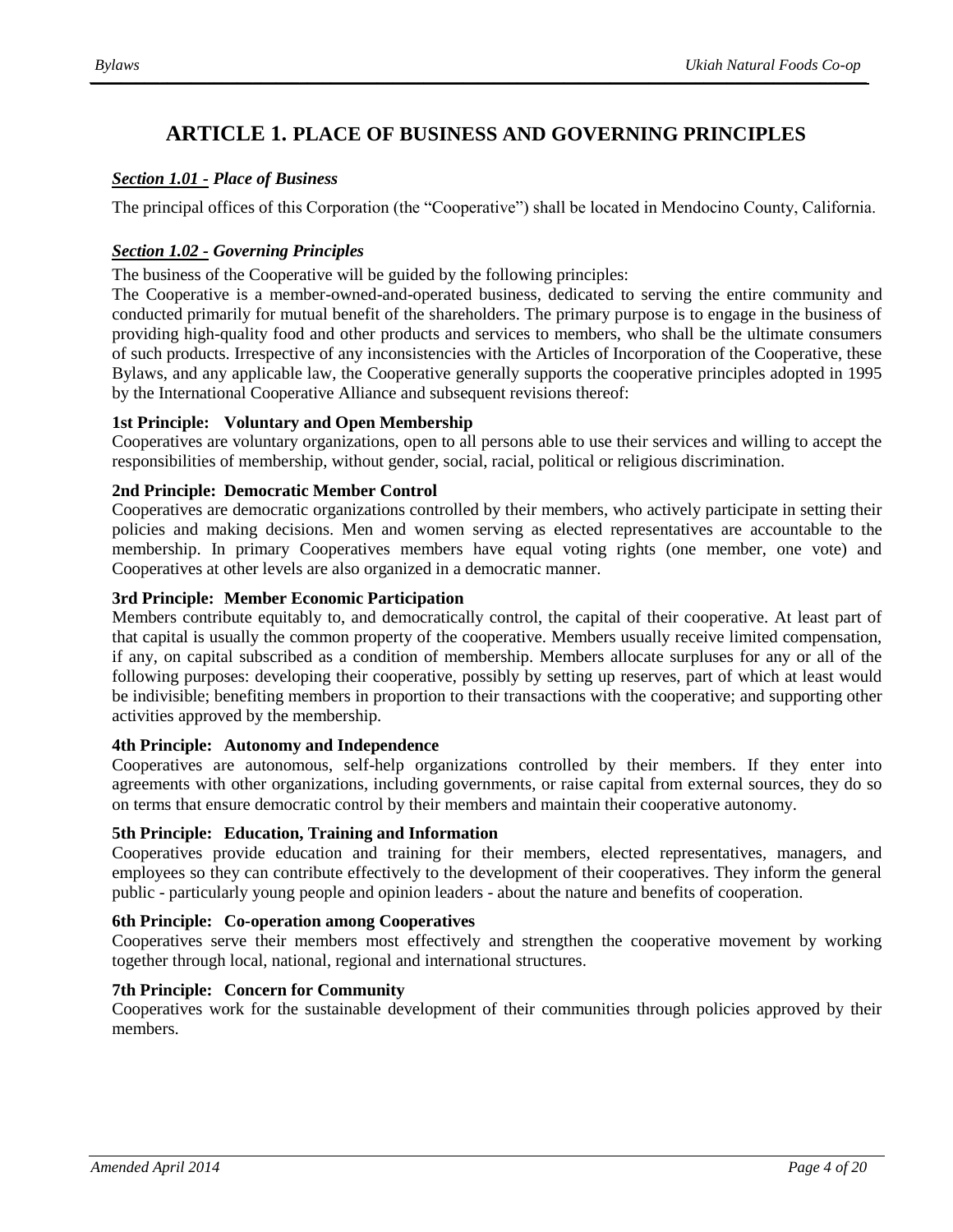# **ARTICLE 2. MEMBERSHIP**

#### <span id="page-4-1"></span><span id="page-4-0"></span>*Section 2.01 - Membership Rights and Qualifications*

- (a) Membership entitles a Member to one (1) vote in the affairs of the Cooperative, irrespective of the total number of shares a Member owns, and to all the rights of Membership as described by applicable law, the Articles of Incorporation, and these Bylaws.
- (b) All meetings of the Board of Directors shall be open to all Members, except those meetings (or portions of meetings) provided for in Section 6.11.

#### <span id="page-4-2"></span>*Section 2.02 - Membership Qualifications*

Any natural person or corporation may become and remain a Member of this Cooperative by:

- (a) Complying with such uniform conditions as may be prescribed by the Board of Directors, including any required purchases of Sustaining ("B") shares;
- (b) Making full payment of any non-refundable Membership fee as set forth in Section 2.04;
- (c) Making full payment for one Membership ("A") share of the Cooperative; and
- (d) Being a resident of California.

Each membership shall consist of one natural person, or in the case of a corporate Member, a natural person shall be named to vote in the affairs of the Cooperative as described in the Articles of Incorporation and these bylaws.

#### <span id="page-4-3"></span>*Section 2.03 - Membership Application*

Any applicant eligible for and desiring admission to Membership in the Cooperative shall file a written application for admission in the form established for that purpose by the Board of Directors and containing whatever information the Board of Directors shall prescribe.

#### <span id="page-4-4"></span>*Section 2.04 - Membership Fee*

A one-time non-refundable Membership fee, in an amount set from time to time by the Board of Directors, may be charged to and collected from each Member upon joining the Cooperative.

#### <span id="page-4-5"></span>*Section 2.05 - Acceptance of Members*

Applications for Membership shall be reviewed by the Board of Directors or by a Executive Committee (pursuant to Section 6.17 of these Bylaws) duly authorized by resolution to admit Members. The application shall be accepted unless rejected in writing within thirty (30) days for reasons satisfactory to the Board of Directors. If accepted, the applicant shall be admitted to Membership and shall be allowed to vote and hold office. If rejected, the applicant shall be entitled to a refund of any and all amounts paid for Membership fees and shares.

#### <span id="page-4-6"></span>*Section 2.06 - Transfers Prohibited*

No Member may transfer his or her Membership or any right arising therefrom.

#### <span id="page-4-7"></span>*Section 2.07 - Bylaws and Articles to Prospective Members*

Each prospective Member, upon application for Membership, shall receive a copy of the Articles of Incorporation, Bylaws, and Disclosure Document of the Cooperative.

#### <span id="page-4-8"></span>*Section 2.08 - Shareholders and Members*

The terms "Shareholder" and "Member", and their plurals, shall be synonymous terms throughout these Bylaws.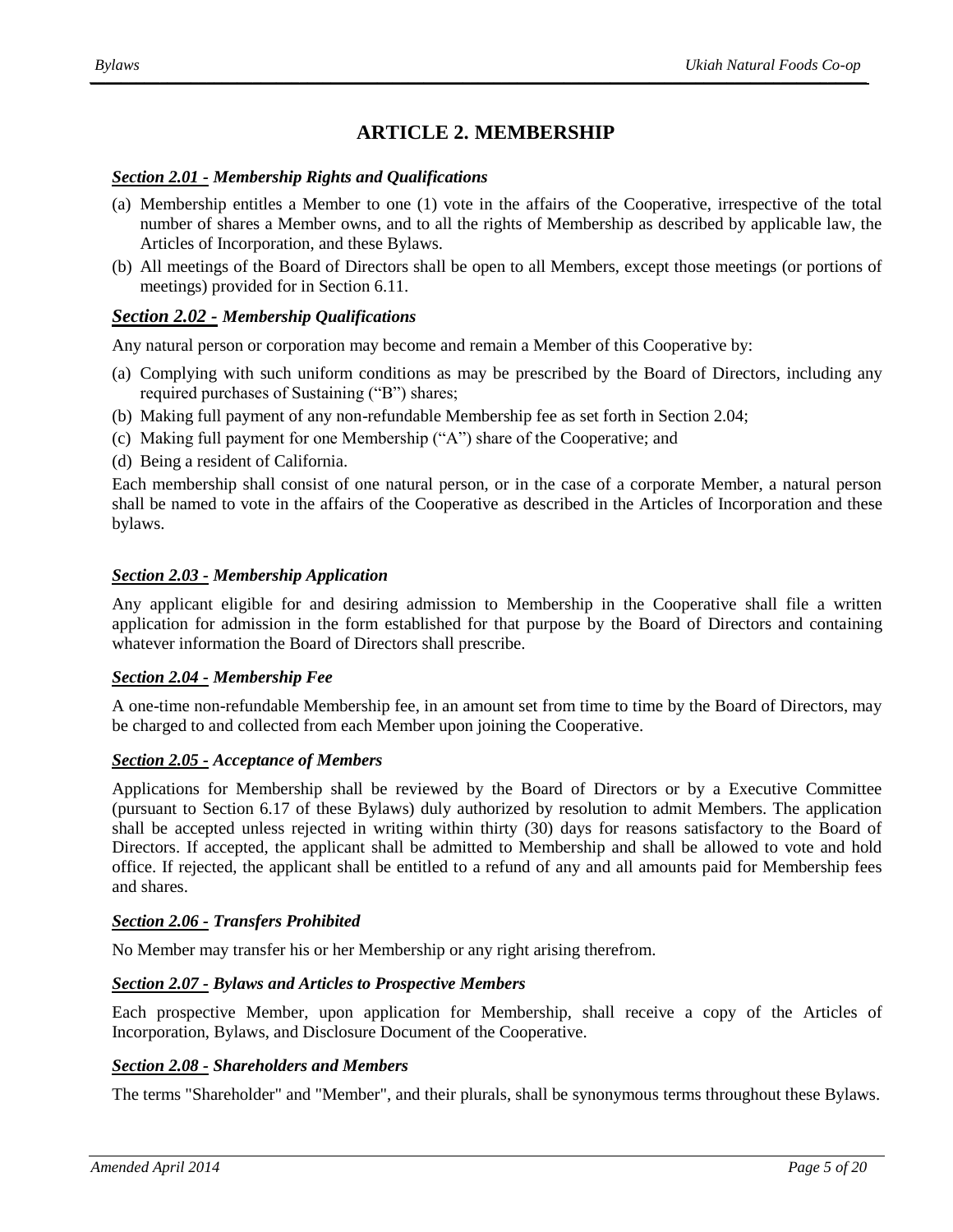# *Section 2.09 - Member Loans*

- <span id="page-5-0"></span>1. The Cooperative, acting through its Board of Directors, has the power to borrow money from its Members.
- 2. Members are permitted, but not required to loan the cooperative money. Such notes or other interestbearing obligations of the Cooperative to the Member shall be legal investments for the Members of the Cooperative, subject to the applicable loan limits established by the Board of Directors of the Cooperative.
- 3. If a Member chooses to lend money to the Cooperative, it shall be pursuant to the terms of a uniform loan agreement established by the Cooperative.
- <span id="page-5-1"></span>4. A Member may withdraw from Membership of the Cooperative, during the term of the loan agreement; however, the withdrawal shall not change the terms of the Cooperative's obligation to the Member under the loan agreement.

# <span id="page-5-3"></span>**ARTICLE 3. SHARES**

# <span id="page-5-2"></span>*Section 3.01 - Share Issuance and "Fair Share" Status*

Shares may be issued for money paid in an amount to be determined from time to time by the Board of Directors, subject to the following requirements:

- (a) Each Member may own only one Membership ("A") share.
- (b) The Board of Directors may require the Members to acquire, through purchase or allocation, Sustaining ("B") shares in the amount of \$10.00 each as a condition of achieving "Fair Share" Membership status. A "Fair Share" Member is defined as a member who has purchased one "A" share plus the number of "B" shares designated as necessary by the Board of Directors for such a status. The Board of Directors shall determine from time to time the minimum monetary amount of Sustaining ("B") shares that shall constitute such "Fair Share" Membership status. Share Certificates and Disclosure Document
- (a) The Cooperative shall not issue share certificates. Nothing in this section shall restrict the Cooperative from issuing identity cards or similar devices to Members that serve to identify Members qualifying to use the facilities or services of the Cooperative.
- (b) Except as provided in subsection (d) of this Bylaw section, prior to issuing a share, the Cooperative shall provide the purchaser of a share with a Disclosure Document. The Disclosure Document shall contain the information required by section 12401 of the California Corporations code.
- (c) If the Articles of Incorporation or these Bylaws are amended so that any information required by subsection (b) of this Bylaw section in the Disclosure Document is no longer accurate, the Board of Directors shall cause the Disclosure Document to be revised to conform to such amendments of the Articles of Incorporation or these Bylaws.
- (d) The Cooperative shall issue a receipt or other written advice of purchase to anyone purchasing a share upon the Member's first purchase of a share. No Disclosure Document need be provided to an existing Member prior to the purchase of additional shares if that Member has previously been provided with a Disclosure Document that is accurate and correct as of the date of the purchase of additional shares.

# <span id="page-5-4"></span>*Section 3.02 - Prohibition and Transfer of Shares*

No shares of this Cooperative may be assigned or transferred. Any attempted assignment or transfer shall be wholly void and shall confer no rights on the intended assignee or transferee.

# <span id="page-5-5"></span>*Section 3.03 - Partial Withdrawal*

A Member having a monetary amount in his or her Sustaining ("B") share account in excess of the "Fair Share" amount to be determined from time to time by the Board of Directors may cause the Cooperative to purchase his or her excess share amount upon written request to the Directors. Subject to Section 3.05 of these Bylaws,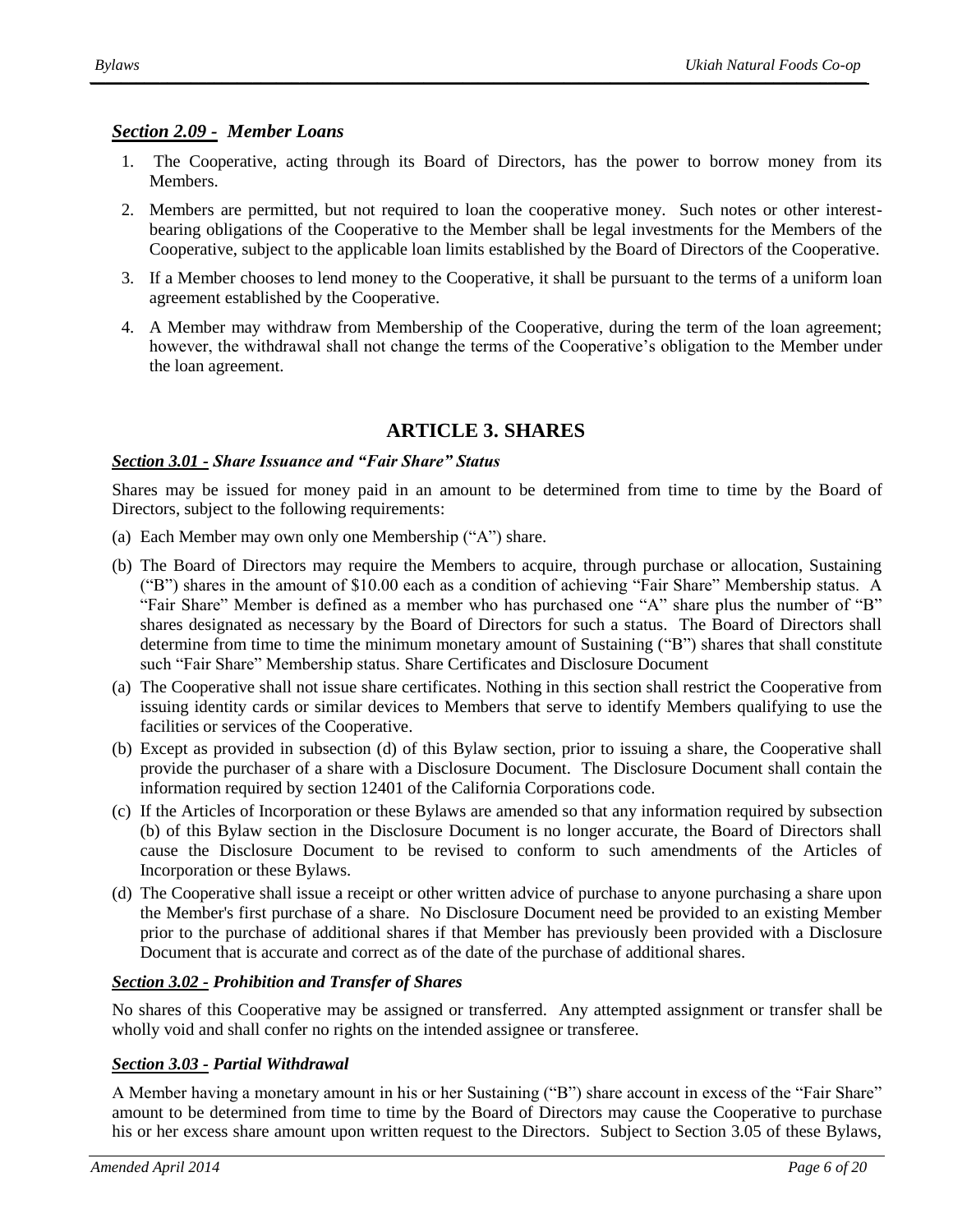the Directors must, within one (1) year of such request, pay the amount the Member requests in cash or other property or both. The exact form of payment is within the discretion of the Directors.

#### <span id="page-6-0"></span>*Section 3.04 - Insolvency Delay*

The Cooperative shall delay the purchase of shares as described in Sections 3.04 and 4.04 of these Bylaws if the Cooperative, in making such purchase is, or as a result thereof would be, likely to be unable to meet its liabilities (except those whose payment is otherwise adequately provided for) as they mature.

#### <span id="page-6-1"></span>*Section 3.05 - Unclaimed Equity Interests*

Any share of a Member, together with any accrued and unpaid dividends and patronage distributions related to that Member, that would otherwise escheat to the State of California as unclaimed personal property shall instead become the property of the Cooperative if the Cooperative gives at least sixty (60) days prior notice of the proposed transfer to the affected Member by

- (1) first-class or second-class mail to the last address of the Member shown on the Cooperative's records, and
- (2) by publication in a newspaper of general circulation in the county in which the Cooperative has its principal office.

<span id="page-6-2"></span>No shares or amounts shall become the property of the Cooperative under this section if written notice objecting to the transfer is received by the Cooperative from the affected Member prior to the date of the proposed transfer.

# **ARTICLE 4. TERMINATION OF MEMBERSHIP**

#### <span id="page-6-3"></span>*Section 4.01 - Voluntary Withdrawal*

A Member shall have the right to resign from the Cooperative and terminate his or her Membership by filing with the Secretary of the Cooperative a written notice of resignation. The resignation shall become effective immediately without any action on the part of the Cooperative.

#### <span id="page-6-4"></span>*Section 4.02 - Death or Dissolution*

A Membership shall immediately terminate upon the death of a Member.

#### <span id="page-6-5"></span>*Section 4.03 - Expulsion*

- (a) A Member may be expelled from the Cooperative by resolution adopted by a two-thirds (2/3) vote of all Directors for:
	- (1) Failure to comply with the Bylaws, rules or regulations of the Cooperative;
	- (2) Failure to pay the required Membership fees;
	- (3) Failure to timely purchase the required Membership ("A") and Sustaining ("B") shares;
	- (4) Failure to patronize the Cooperative during the immediately preceding fiscal year of the Cooperative in the amount of at least \$50.00.
	- (5) Any other justifiable reason.
- (b) Expulsion shall become effective immediately unless the Board of Directors shall, in the resolution, fix another time. On expulsion, the name of the Member expelled shall be stricken from the Membership register and all of his or her rights shall cease except as provided in Section 4.04 of these Bylaws.
- (c) Prior to expulsion of a Member, the Board of Directors shall give such Member at least fifteen (15) days notice prior thereto and the reasons therefore. Such Member shall have the opportunity to be heard, orally or in writing not less than five (5) days before the effective date of expulsion by the Board of Directors.
- (d) The notice required, pursuant to subsection (b) of this section of these Bylaws, may be given by any method reasonably calculated to provide actual notice. Any notice given by mail must be given by first-class or registered mail sent to the last known address of the Member shown on the Cooperative's records.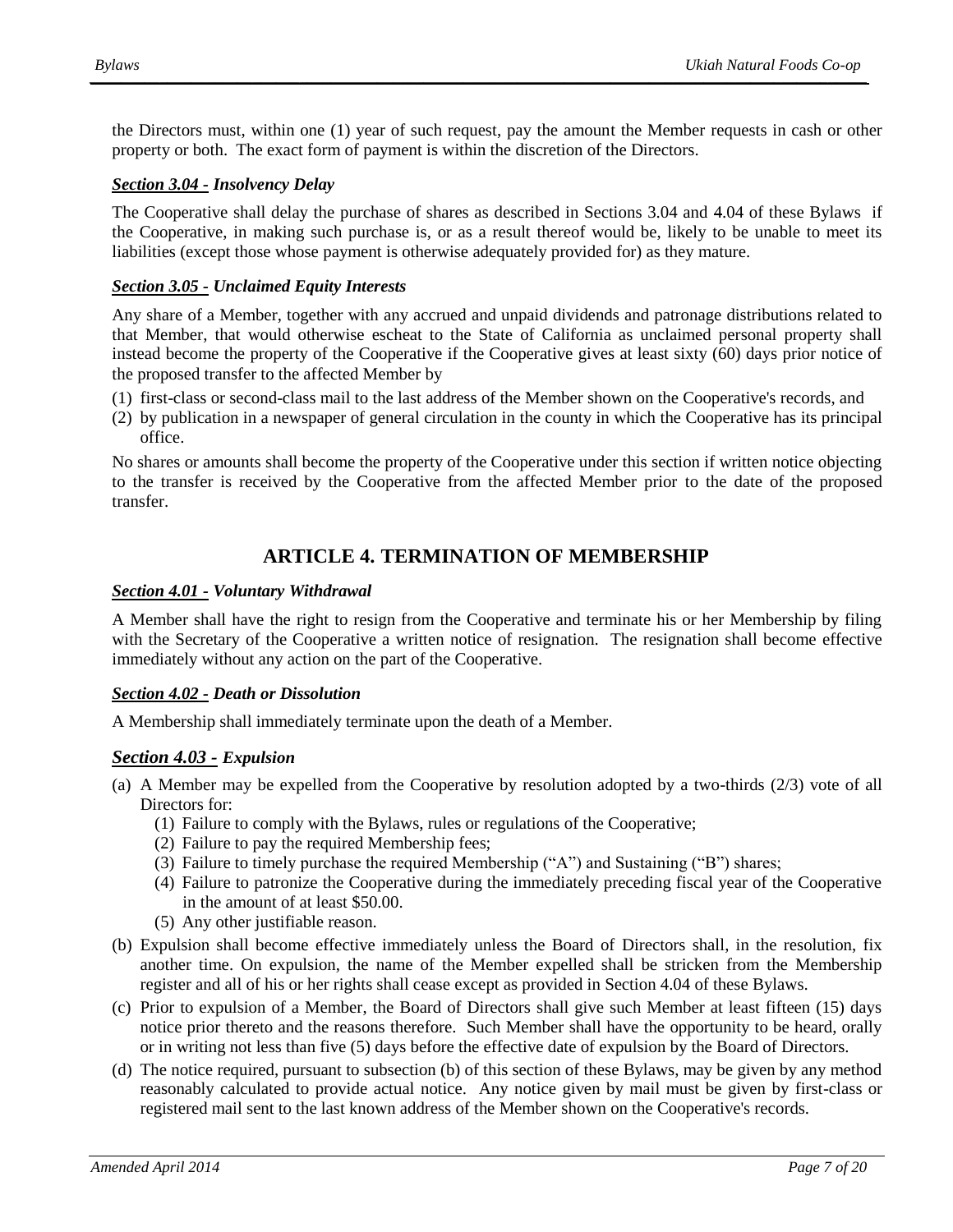#### <span id="page-7-0"></span>*Section 4.04 - Settlement of Share Interest*

If a Membership is terminated for any reason set forth in this Article of these Bylaws, the share interest held by the Member shall be purchased by the Cooperative, subject to Section 3.05 of these Bylaws, within one (1) year of the date of termination to the extent of the paid-up value of the Member's shares on such date. The Board of Directors, in so settling the Member's share interest, shall have the right to set off any and all indebtedness of the Member to the Cooperative. The paid-up value of the Member's share interest is the monetary amount of such interest (including fractional shares) that the Member has been issued in accordance with Section 3.01 of these Bylaws.

# **ARTICLE 5. MEMBERSHIP MEETINGS AND MEMBERS**

# <span id="page-7-2"></span><span id="page-7-1"></span>*Section 5.01 - Location*

- (a) Meetings of Members shall be held at the principal office of the Cooperative, or at a place designated by the Board of Directors.
- (b) If authorized by the Board of Directors in its sole discretion, and subject to the consent requirement of clause (b) of Section 20 of the California Corporations Code and such guidelines and procedures as the Board of Directors may adopt, members not physically present in person at a meeting of Members may, by electronic transmissions by and to the Cooperative (as defined in sections 20 and 21 of the California Corporations Code) or by electronic video screen communication, participate in a meeting of Members, be deemed present in person, and vote at a meeting of members whether such meeting is to be held at a designated place or in whole or in part by means of electronic transmissions by and to the Cooperative or by electronic video screen communication.
- (c) A meeting of the members may be conducted, in whole or in part, by electronic transmission by and to the Cooperative or by electronic video screen communication (1) if the Cooperative implements reasonable measures to provide Members a reasonable opportunity to participate in the meeting and to vote on matters submitted to the Members, including an opportunity to read or hear the proceedings of the meeting concurrently with such proceedings, and (2) if any Member votes or takes other action at the meeting by means of electronic transmission to the Cooperative or electronic video screen transmission, a record of such vote or action is maintained by the Cooperative. Any request by the Cooperative to a Member pursuant to clause (b) of Section 20 of the California Corporations Code for consent to conduct a meeting of the Members by electronic transmission by and to the Cooperative, shall include a notice that absent consent of the Member pursuant to the foregoing clause, the meeting shall be held at a physical location in accordance with subsection (a) of this section of the Bylaws.

#### <span id="page-7-3"></span>*Section 5.02 - Regular Annual Meetings*

A regular meeting of Members shall be held annually on a Saturday in April, in the Cooperative's principal place of business, or at a place and time to be designated by the Board of Directors, for the purpose of transacting any proper business, including the election of Directors, that may come before the meeting. If the day fixed for the regular meeting falls on a legal holiday, the meeting shall be held at the same time and place on the following Saturday.

#### <span id="page-7-4"></span>*Section 5.03 - Special Meetings*

Special meetings of Members for any lawful purpose may be called by the Board of Directors, the President, or by a petition signed by at least five (5) percent of the Members.

#### <span id="page-7-5"></span>*Section 5.04 - Time for Notice of Meetings*

Whenever Members are required or permitted to take action at a meeting, a written notice of the meeting shall be given not less than ten (10) nor more than ninety (90) days before the date of the meeting to each Member who is entitled to vote on the record date for notice of the meeting. In the case of a specially called meeting of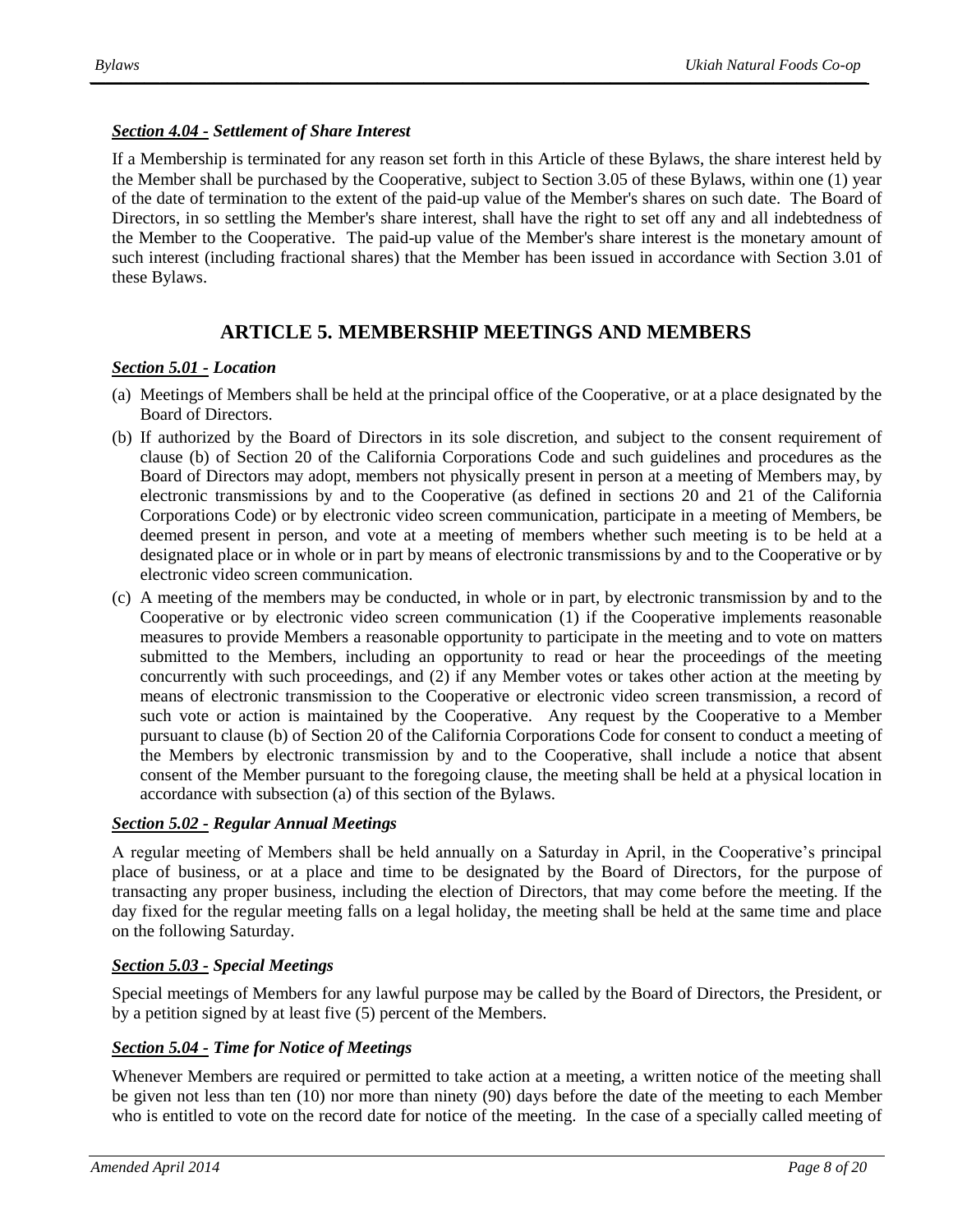Members, within twenty (20) days after receipt of a written request, the Secretary shall cause notice to be given to the Members entitled to vote that a meeting will be held at a time fixed by the Board of Directors not less than thirty-five (35) nor more than ninety (90) days after receipt of the request.

# <span id="page-8-0"></span>*Section 5.05 - Method of Giving Notice*

- (a) Notice of a meeting of the Members or any report shall be given personally, by electronic transmission by the Cooperative, or by mail or other means of written communication, addressed to the Member at the address of such Member appearing on the books of the Cooperative or given by the Member to the Cooperative for purpose of notice; or if no such address appears or is given, at the place where the principal office of the Cooperative is located or by publication at least once in a newspaper of general circulation in the county in which the principal office is located.
- (b) Notice given by electronic transmission by the Cooperative shall be valid only if it complies with Section 20 of the California Corporations Code. Notwithstanding the foregoing sentence, notice shall not be given by electronic transmission by the Cooperative if the Cooperative is unable to deliver two consecutive notices to the Member by such means or if the inability to so deliver the notices to the Member becomes known to the Secretary, any Assistant Secretary, or other person responsible for the giving of such notice.
- (c) If any notice or report addressed to a Member at the address of such Member appearing on the books of the Cooperative is returned to the Cooperative by the United States Postal Service marked to indicate that it is unable to deliver the notice or report to the Member at such address, all future notices or reports shall be deemed to have been duly given without further mailing if the same shall be available to the Member upon written demand of the Member at the principal office of the Cooperative for a period of one year from the date of the giving of the notice or report to all other Members.

#### <span id="page-8-1"></span>*Section 5.06 - Record Date for Notice*

The record date for determining the Members entitled to notice of any meeting of Members is thirty (30) days before the date of the meeting.

#### <span id="page-8-2"></span>*Section 5.07 - Contents of Notice*

- (a) The notice shall state the place, date, and time of the meeting as well as the means of any electronic transmission by and to the Cooperative (pursuant to Sections 20 and 21 of the California Corporations Code) or any electronic video screen communication by which Members may participate in such meeting.
- (b) The notice of a regular meeting shall state any matters that the Board of Directors, at the time of giving notice, intends to present for action by the Members.
- (c) The notice of a special meeting shall state the general nature of the business to be transacted.
- (d) The notice of any meeting at which Directors are to be elected shall include the names of all nominees at the time of giving notice.

#### <span id="page-8-3"></span>*Section 5.08 - Waivers, Consents, and Approvals*

The transactions of any meeting of the Members, however called and noticed, and wherever held, are as valid though had at a meeting duly held after regular call and notice, if a quorum is present and if, either before or after the meeting, each person entitled to vote, not present in person, provides a waiver of notice or consent to the holding of the meeting, or an approval of the minutes thereof in writing. All waivers, consents, and approvals shall be filed with the corporate records or made a part of the minutes of the meeting.

A Member's attendance at a meeting shall constitute a waiver of notice of and presence at the meeting, unless the Member objects at the beginning of the meeting. However, attendance at a meeting is not a waiver of any right to object to the consideration of matters required to be included in the notice but not included, if an objection is made at the meeting.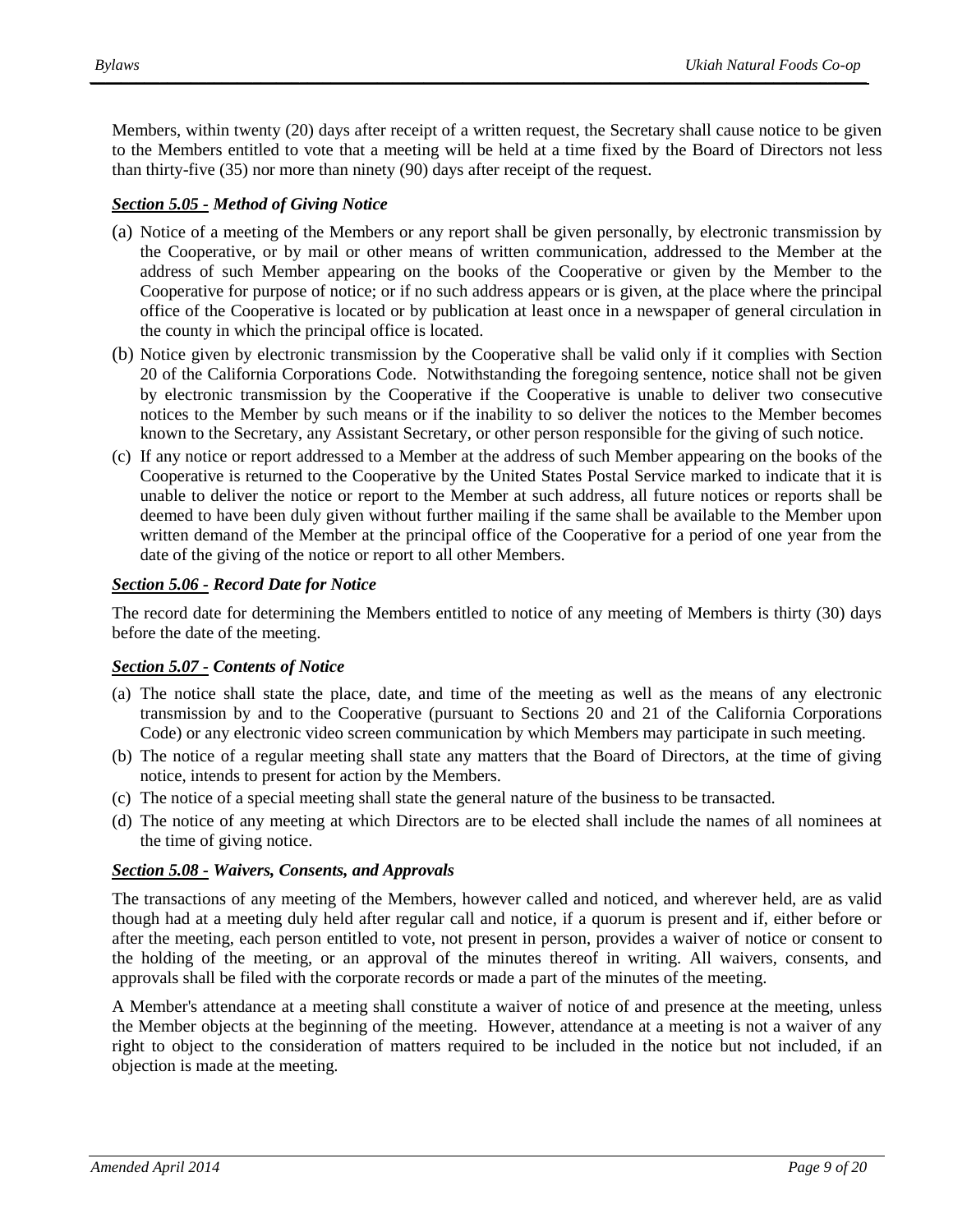#### <span id="page-9-0"></span>*Section 5.09 - Quorum at Meeting*

Members representing five (5) percent of the voting power shall constitute a quorum at a meeting of Members. Any amendment to these Bylaws to increase or decrease the quorum may be adopted only by approval of the Members. When a quorum is present, the affirmative vote of the majority of the voting power represented at the meeting and entitled to vote shall be the act of the Members, unless provided otherwise by these Bylaws or applicable law. The only matters that may be voted upon at any regular or special meeting actually attended by less than one-third of the voting power, but where a quorum is present, are matters for which notice of their general nature was given pursuant to the first sentence of Section 5.04 of these Bylaws.

#### <span id="page-9-1"></span>*Section 5.10 - Loss of Quorum at Meeting*

Members present at a duly called or held meeting at which a quorum is present may continue to transact business until adjournment, notwithstanding the withdrawal of enough Members to leave less than a quorum, if the action taken, other than adjournment, is approved by at least a majority of the Members required to constitute a quorum.

#### <span id="page-9-2"></span>*Section 5.11 - Adjournment for Lack of Quorum*

In the absence of a quorum, any meeting of the Members may be adjourned by the vote of a majority of the votes represented in person, but no other business may be transacted except as provided in Section 5.10 of these Bylaws.

#### <span id="page-9-3"></span>*Section 5.12 - Adjourned Meetings*

When a meeting of the Members is adjourned to another time or place, the time and place (or the means of any electronic transmission by and to the Cooperative or any electronic video screen communication by which members may participate) shall be announced at the original meeting and posted at the Cooperative's principle place of business. The Cooperative may transact any business at an adjourned meeting that has been resumed that could have been transacted at the original meeting. If the adjournment is for more than forty-five (45) days or if a new record date is fixed, a notice of the adjourned meeting shall be given to each Member of record entitled to vote at the meeting.

#### <span id="page-9-4"></span>*Section 5.13 - Voting of Memberships*

- (a) Each Member of the Cooperative is entitled to one (1) vote on each matter submitted to a vote of the Members.
- (b) If two or more persons have the same fiduciary relationship respecting the same Membership, unless the secretary is given written notice to the contrary and furnished with a copy of the instrument or order appointing them or creating the relationship, the vote of one joint holder will bind all, when only one votes, and the vote of the majority will bind all, when more than one joint holder votes.
- (c) The record date for determining the Members entitled to vote at a meeting or cast written ballots is thirty (30) days before the date of the meeting or the day on which the first ballot is mailed or solicited.
- (d) Cumulative voting shall not be permitted for any purpose.
- (e) Voting by proxy shall not be permitted for any purpose.

#### <span id="page-9-5"></span>*Section 5.14 - Use of Written Ballots at Meetings*

A combination of written ballot and personal voting may be used at any regular or special meeting of Members, and may be used for the election of Directors. Prior to the meeting, the Board of Directors may authorize distribution of a written ballot to every Member entitled to vote. The ballots shall be distributed in a manner consistent with the provisions of Sections 5.05, 5.17(b), and 5.19 of these Bylaws. When ballots are distributed, the number of Members voting at the meeting by written ballot shall be deemed present at the meeting for purposes of determining a quorum but only with respect to the proposed actions referred to in the ballots.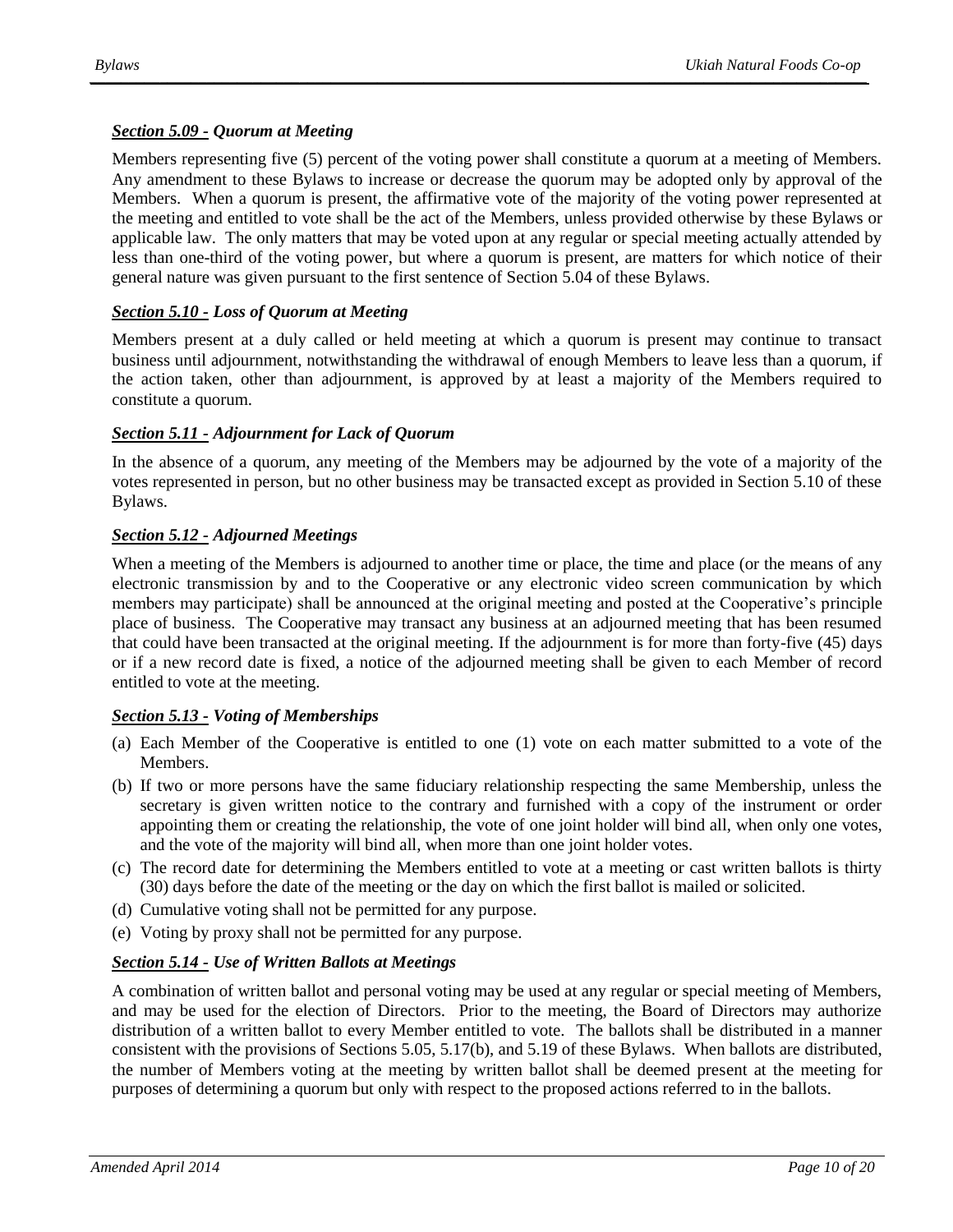# <span id="page-10-0"></span>*Section 5.15 - Contents of Written Ballot Used at Meeting*

Any written ballot used at a meeting shall set forth the proposed action to be taken, provide an opportunity to specify approval or disapproval of the proposed action, and state that unless revoked by the Member voting in person at the meeting, the ballot will be counted if received by the Cooperative on or before the time of the meeting.

#### <span id="page-10-1"></span>*Section 5.16 - Action by Ballot Without Meeting*

Any action that may be taken at any regular or special meeting, including election of Directors, may be taken without a meeting through distribution of a written ballot to every Member entitled to vote on the matter. If approved by the Board of Directors, such ballot and any related material may be sent by electronic transmission by the Cooperative (as defined in Section 20 of the California Corporations Code) and responses may be returned by electronic transmission to the Cooperative (as defined in Section 21 of the California Corporations Code). The Secretary shall cause a vote to be taken by written ballot on any action or recommendation proposed in writing by at least twenty (20) percent of the Members.

#### <span id="page-10-2"></span>*Section 5.17 - Written Ballot Used Without Meeting*

- (a) Any ballot used without a meeting shall set forth the proposed action, provide an opportunity to specify approval or disapproval of any proposal, and provide a reasonable time within which to return the ballot to the Cooperative.
- (b) The form of written ballot distributed to Members shall afford an opportunity to specify a choice between approval and disapproval of each matter or group of related matters intended, at the time of distribution, to be acted on by the ballot. The form must also provide that whenever the person solicited specifies a choice with respect to any matter, the vote will be cast in accordance with that choice.
- (c) A written ballot cannot be revoked. Approval by written ballot shall be valid only when the number of votes cast by ballot within the time period specified equals or exceeds the quorum required to be present at a meeting authorizing the action, and the number of approvals equals or exceeds the number of votes that would be required to approve at a meeting at which the total number of votes cast was the same as the number of votes cast by ballot.

#### <span id="page-10-3"></span>*Section 5.18 - Solicitation of Written Ballots*

Ballots shall be solicited in a manner consistent with sections 5.05, 5.17(b), and 5.19 of these Bylaws. The solicitations shall indicate the number of responses needed to meet the quorum requirement and specify the time by which the ballot must be received to be counted. Ballots other than for the election of Directors shall state the percentage of approvals necessary to pass the measure.

#### <span id="page-10-4"></span>*Section 5.19 - Withholding Vote*

In an election of Directors, any form of written ballot which names the candidates for Director and which the Member has marked "Withhold" (or otherwise indicated that the authority to vote in the election of Directors is withheld) shall not be used for voting in that election.

#### <span id="page-10-5"></span>*Section 5.20 - Appointment of Inspectors of Election*

In advance of any meeting of Members, the Board of Directors may appoint inspectors of election to act at the meeting and any adjournment. If inspectors are not appointed or if any appointed persons fail to appear or refuse to act, the chairperson of the meeting may, and, on the request of any Member, shall, appoint inspectors at the meeting. No person may serve as an inspector in the same election in which he or she is a candidate for election.

#### <span id="page-10-6"></span>*Section 5.21 - Duties of Inspectors of Election*

The inspectors shall determine the number of Memberships outstanding and the voting power of each, the number represented at the meeting, and the existence of a quorum. They shall receive votes, ballots, and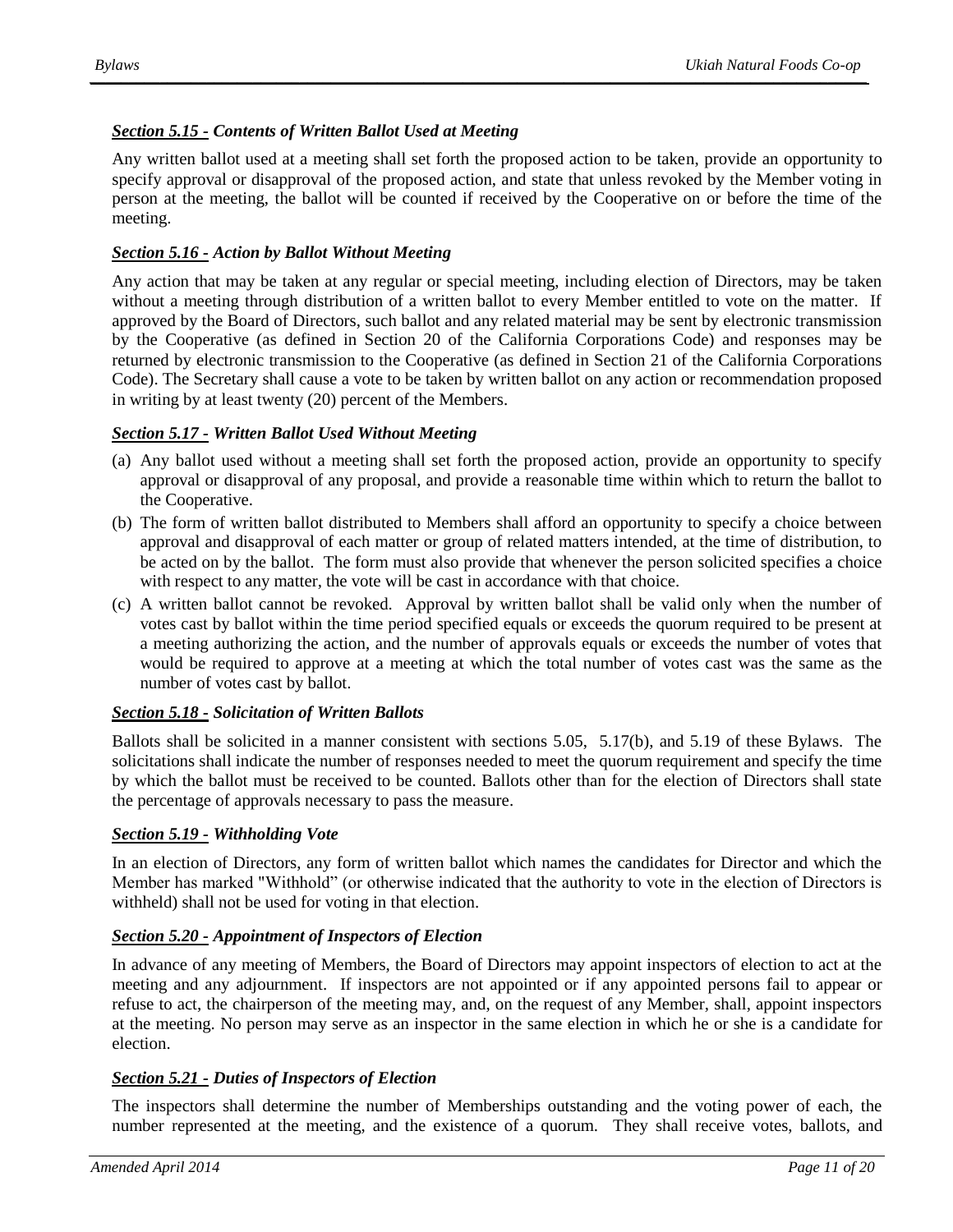consents, hear and determine all challenges and questions regarding the right to vote, count and tabulate all votes and consents, determine when the polls will close, and determine the result. They may do those acts which are proper to conduct the election or vote with fairness to all Members. The inspectors shall perform these duties impartially, in good faith, to the best of their ability, and as expeditiously as is practical.

# **ARTICLE 6. DIRECTORS**

#### <span id="page-11-1"></span><span id="page-11-0"></span>*Section 6.01 - Power of the Board of Directors*

Notwithstanding any other provisions in these bylaws or the articles of incorporation of the Cooperative, the Cooperative, in carrying out its activities, shall have all the powers of a natural person, including all those powers set forth at Section 12320 of the Consumer Cooperative Statute, and including the power to borrow money from its members, through uniform loan agreements and subject to loan limits established by the Membership, through its Board of Directors.

#### <span id="page-11-2"></span>*Section 6.02 - Number and Nomenclature*

The Cooperative shall have nine (9) Directors, collectively known as the Board of Directors. "Board" means the Board of Directors collectively, while "Director" and "Directors" refer to Members of the Board of Directors

#### <span id="page-11-3"></span>*Section 6.03 - Qualifications*

- (a) Directors shall be residents of California.
- (b) Any natural person who is and has been a Member as an individual natural person for at least the onehundred-eighty (180) days immediately preceding the first day of elections, including the month of the elections, and who is not disqualified by any other provisions of these Bylaws, is eligible to be a candidate for the Board of Directors.
- (c) A maximum of one (1) eligible Member who is a paid employee of the Cooperative may serve as on the Board of Directors at any one time, if not disqualified by any other provisions of these Bylaws.
- (d) The following persons are excluded from serving on the Cooperative's Board of Directors at the same time they are also one of the following:
	- (1) The General Manager and any manager of the Cooperative;
	- (2) Persons of the same household or immediate family of a Director or of the General Manager or of any manager of the Cooperative;
	- (3) More than one person of a household or family unit.

#### <span id="page-11-4"></span>*Section 6.04 - Nomination*

- (a) The Board of Directors shall prescribe reasonable nomination and election procedures for the election of Directors given the nature, size, and operations of the Cooperative. The procedures shall include:
	- (1) A reasonable means of nominating persons for election as Directors, including a Member who is otherwise eligible may nominate himself or herself for election as a Director;
	- (2) A reasonable opportunity for a nominee to communicate the nominee's qualifications and the reasons for the nominee's candidacy to the Members;
	- (3) A reasonable opportunity for all nominees to solicit votes;
	- (4) A reasonable opportunity for all the Members to choose among the nominees.
- (b) Where the Cooperative distributes any material soliciting a vote for any nominee for Director in any publication owned or controlled by the Cooperative, it shall make available to each other nominee, in the same material, an equal amount of space with equal prominence to be used by the nominee for a purpose reasonably related to the election.

The Cooperative shall within ten (10) days either mail to all Members any material related to the election which a nominee for Director has furnished upon written request and payment of reasonable mailing costs (including postage) by the nominee, or allow the nominee to obtain the names, addresses and voting rights of Members within five (5) business days after the request.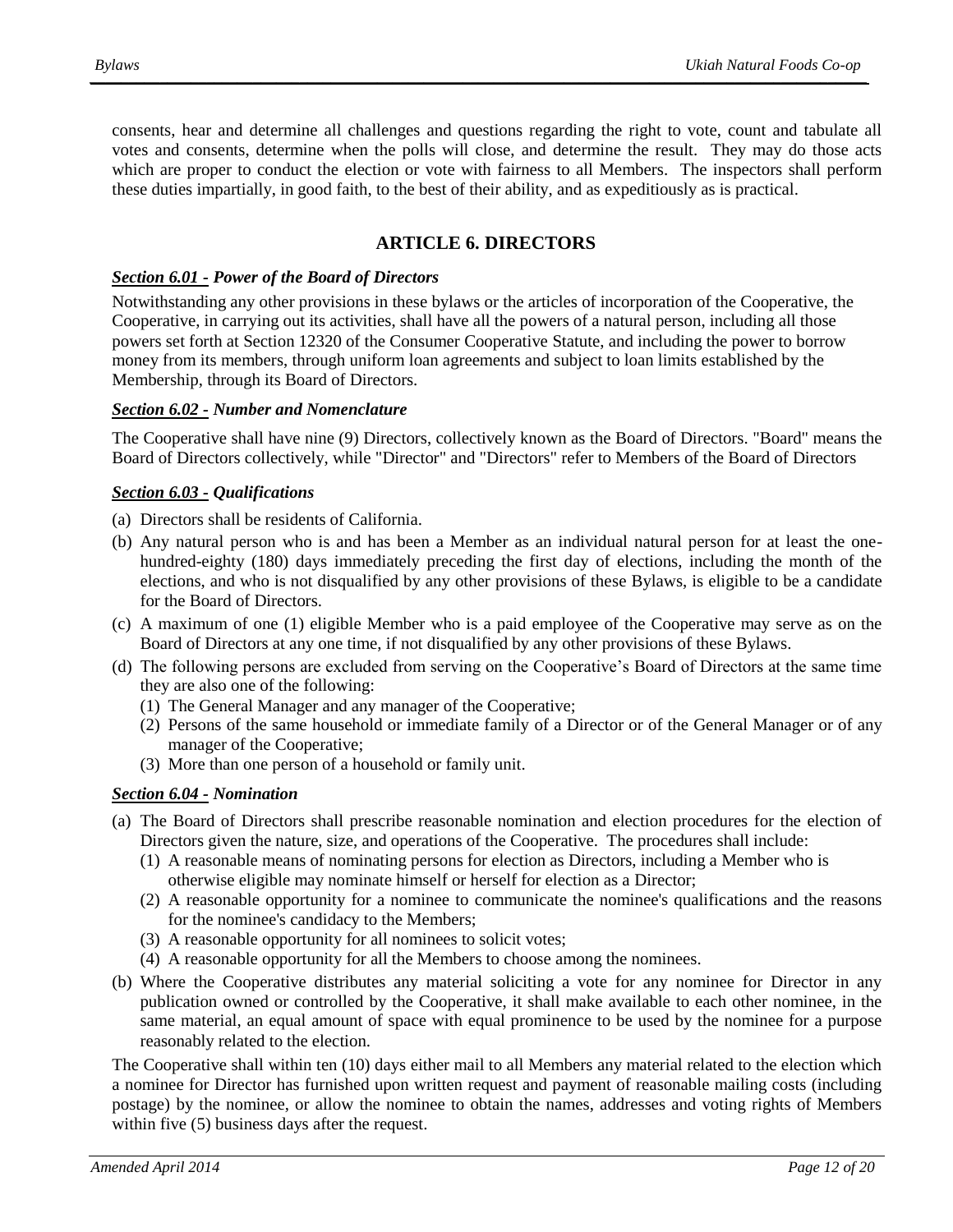#### <span id="page-12-0"></span>*Section 6.05 - Election*

The Directors shall be elected by written ballot or at the annual meeting in accordance with Sections 5.16 through 5.19 of these Bylaws. The candidates receiving the highest number of votes up to the number of Directors to be elected shall be elected.

# <span id="page-12-1"></span>*Section 6.06 - Terms of Office*

The terms of office for Directors shall be three (3) years. Terms shall be structured such that three (3) Directors shall be elected each year. Each Director shall hold office until the expiration of the term for which elected and until the election and qualification of a successor.

#### <span id="page-12-2"></span>*Section 6.07 - Compensation*

The Directors and Officers shall be reimbursed for actual and necessary expenses incurred in the performance of their duties as Directors and Officers of the Cooperative. Directors and Officers may receive nominal stipends, the amount of which shall be determined by a two-thirds vote of a quorum of the Board of Directors.

#### <span id="page-12-3"></span>*Section 6.08 - Call of Meetings*

Meetings of the Board of Directors may be called by the President, any Vice-President, the Secretary, or any two Directors.

#### <span id="page-12-4"></span>*Section 6.09 - Place of Meetings*

Except as provided in subsection (a) of Section 6.10 of these Bylaws, meetings of the Board of Directors may be held at any place designated in the notice of the meeting, or, if not stated in such notice, by resolution of the Board of Directors..

#### <span id="page-12-5"></span>*Section 6.10 - Presence at Meetings*

Directors may participate in meetings of the Board of Directors through the use of conference telephone, electronic video screen communication, or electronic transmission by and to the Cooperative (pursuant to Sections 20 and 21 of the California Corporations Code). Participation in a meeting through use of conference telephone or electronic video screen communication constitutes presence in person at such meeting as long as all Directors participating in the meeting can hear one another. Participation in a meeting through the use of electronic transmission by and to the Cooperative, other than conference telephone and electronic video screen communication constitutes presence in person at such meeting if both (1) each Director participating in the meeting can communicate with all of the other Directors concurrently; and (2) each Director is provided the means of participating in all matters before the Board of Directors, including, without limitation, the capacity to propose, or to interpose an objection to, a specific action to be taken by the Cooperative.

#### <span id="page-12-6"></span>*Section 6.11 - Regular Meetings*

- (a) Immediately following the annual meeting of Members, as provided in Subsection 5.02 of these Bylaws, a regular meeting of the Board of Directors shall be held without call or notice set forth in Section 5.02 of these Bylaws.
- (b) Other regular meetings of the Board of Directors may be held without notice to the Board of Directors or Members provided that the time and place of such meetings are fixed by the Board of Directors.

#### <span id="page-12-7"></span>*Section 6.12 - Special Meetings; Notice*

- (a) Special meetings shall be held on four days' notice by first class mail or forty-eight (48) hours notice delivered personally or by telephone, including a voice messaging system or by electronic trans-mission by the Cooperative (as defined in Section 20 of the California Corporations Code).
- (b) Notice of regular or special meetings of the Board of Directors need not be given to any Director who provides a waiver of notice or consent to holding the meeting or an approval of the minutes thereof in writing, whether before or after the meeting, or who attends the meeting without protesting, prior to such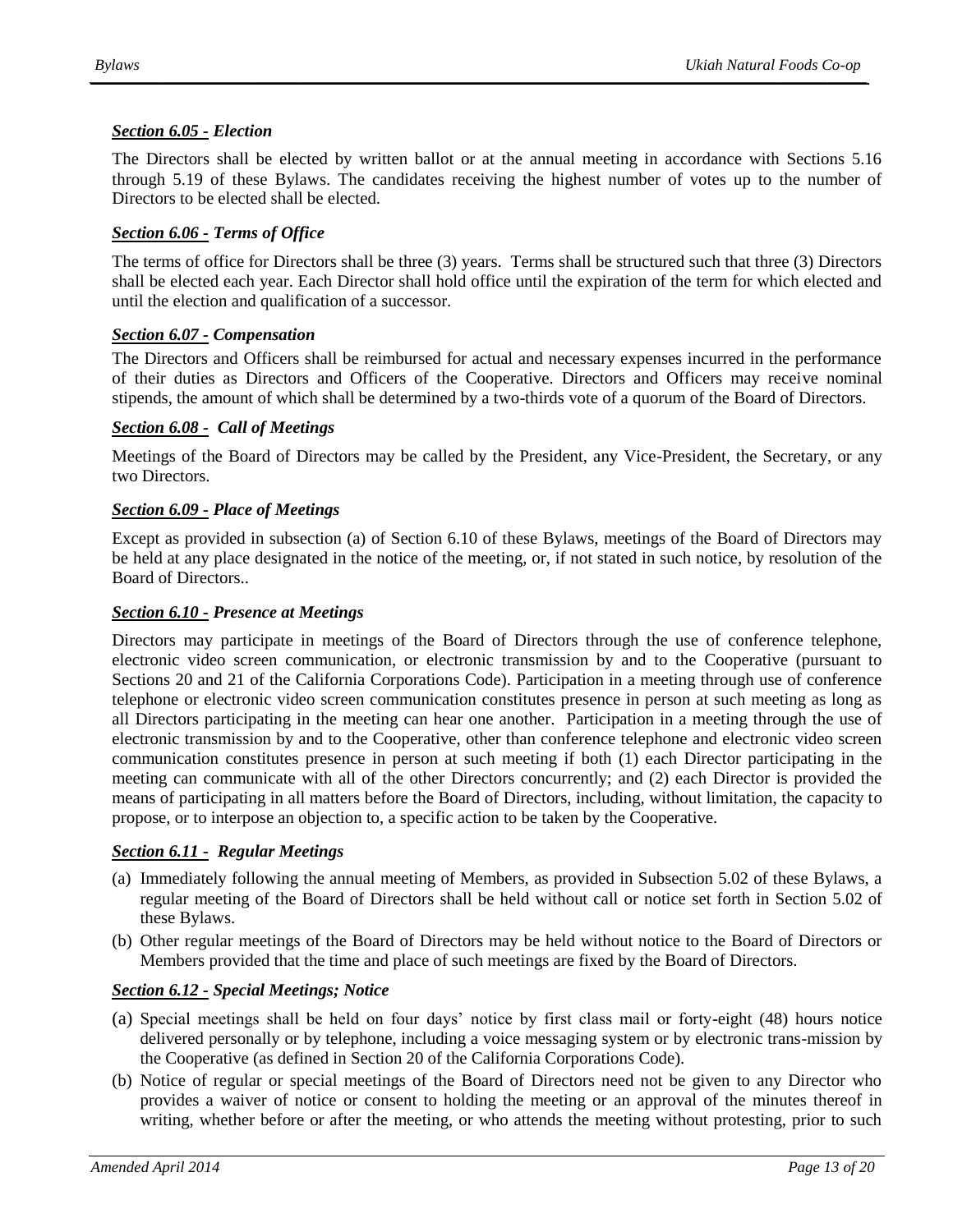meeting or at its commencement, the lack of notice to such Director. All waivers, consents, and approvals shall be filed with the corporate records or made a part of the minutes of the meetings.

(c) Subject to the limitation provided by this subsection related to attendance, members of this Cooperative may attend any meeting of the Board of Directors, unless the Board by the affirmative vote of at least twothirds of the Directors present, where a quorum exists, approves of limiting attendance to only Directors and specially approved other persons, where there is a finding by the Board that such limitation protects the interests of the members. Such approval may apply to any portion of the meeting at which the limitation is approved or to one or more future meetings

#### <span id="page-13-0"></span>*Section 6.13 - Quorum at Meetings*

A majority of the authorized number of Directors constitutes a quorum for the transaction of business.

#### <span id="page-13-1"></span>*Section 6.14 - Acts of Board of Directors at Meetings*

Unless provided otherwise in the Articles of Incorporation, these Bylaws, or by law, every act or decision done or made by a majority of the Directors present at a duly held meeting at which a quorum is present is the act of the Board of Directors. A meeting at which a quorum is initially present may continue to transact business notwithstanding the withdrawal of Directors, if any action taken is approved by at least a majority of the required quorum for the meeting or a greater number required by the Articles of Incorporation, these Bylaws, or applicable law.

#### <span id="page-13-2"></span>*Section 6.15 - Adjournment of Meetings*

A majority of the Directors present, whether or not a quorum is present, may adjourn to another time and place. If the meeting is adjourned for more than twenty-four (24) hours, notice of the adjournment shall be given prior to the time the adjourned meeting is resumed to the Directors who were not present at the time of adjournment.

#### <span id="page-13-3"></span>*Section 6.16 - Action Without Meetings*

Any action required or permitted to be taken by the Board of Directors may be taken without a meeting, if all Directors individually or collectively consent in writing to the action. The consents shall be filed with the minutes of the proceedings of the Board of Directors. Action by written consent has the same force and effect as a unanimous vote of the Directors.

#### <span id="page-13-4"></span>*Section 6.17 - Board Policy and Procedures*

The Board of Directors shall develop and maintain written policies and procedures necessary to execute the duties of the Board of Directors and the functions of the Cooperative. A copy of these policies shall be available to any Member upon request.

#### <span id="page-13-5"></span>*Section 6.18 - Standing Committees - Executive Committees*

- (a) The Board of Directors has the authority to appoint Standing Committees to deal with the management and operation of the Cooperative. Standing Committees may be composed of any Member of the Cooperative but shall be only advisory in nature.
- (b) The Board of Directors may create one or more Executive Committees to serve at its pleasure by resolution adopted by a majority of the number of Directors then in office when a quorum is present. Each Committee shall consist of two or more Directors, appointed by a majority vote of the Directors then in office.
- (c) Any Executive Committee, to the extent provided in the resolution of the Board of Directors, shall have all the authority of the Board of Directors, except with respect to the following actions:
	- (1) The approval of any action for which the approval of the members or a majority of all members is required by law;
	- (2) The filling of vacancies on the Board or on any committee that has the authority of the Board;
	- (3) The fixing of compensation of the Directors for serving on the Board or on any committee.
	- (4) The amendment or repeal of Bylaws or the adoption of new Bylaws.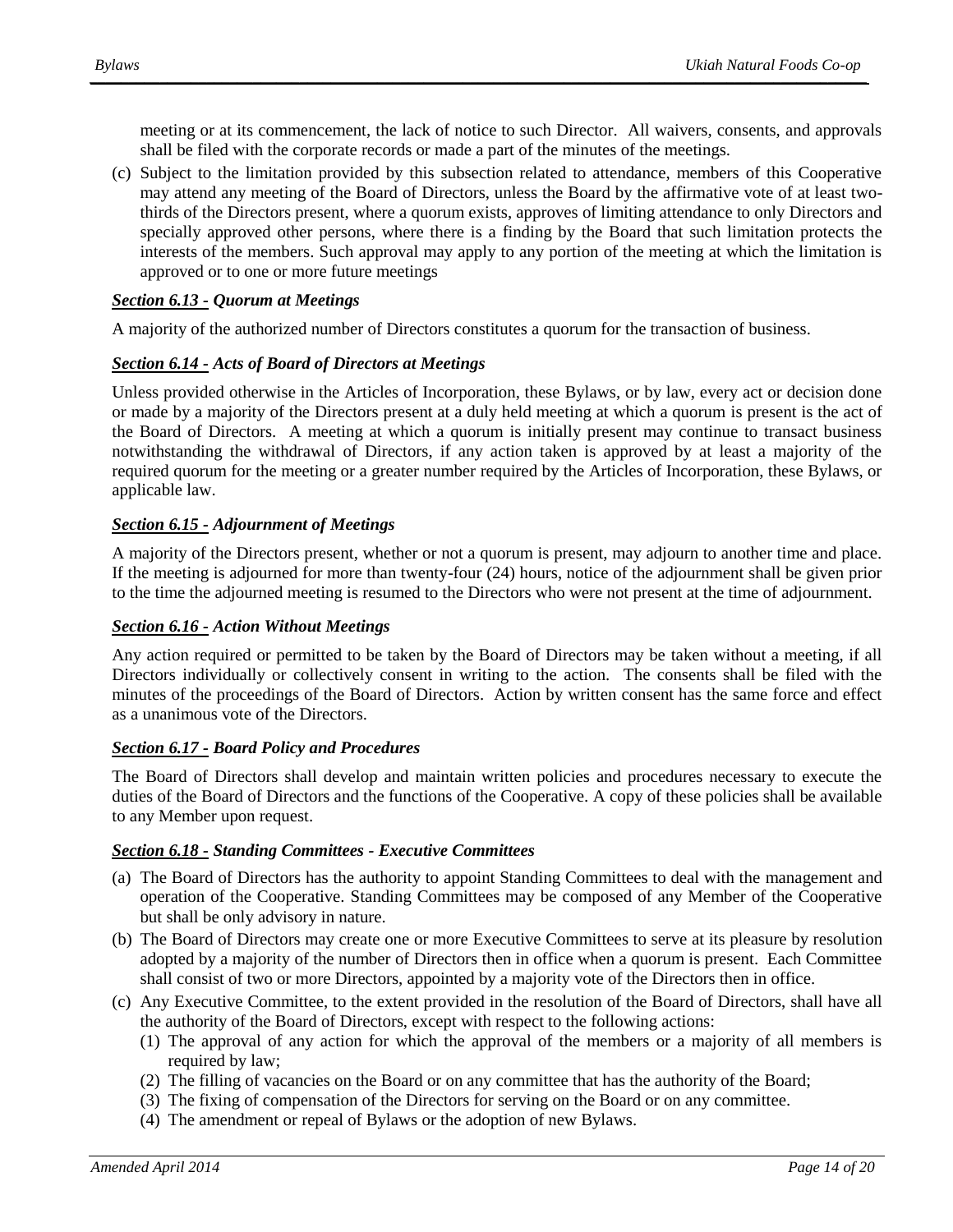- (5) The amendment or repeal of any resolution of the Board with by its express terms are not amendable or repealable.
- (6) The appointment of committees of the Board or the members of such committees;
- <span id="page-14-0"></span>(7) The expenditure of corporate funds to support a nominee for Director after there are more people nominated for Director than can be elected.

#### *Section 6.19 - Resignation of Directors*

Any Director may resign effective upon written notice to the President, the Secretary, or the Board of Directors, unless the notice specifies a later time for the effectiveness of the resignation. If a resignation is effective at a future time, a successor may be elected to take office when the resignation becomes effective.

#### <span id="page-14-1"></span>*Section 6.20 - Removal of Directors*

Any or all Directors may be removed without cause by the Members. If the Cooperative has fewer than fifty (50) Members, the removal shall be approved by an affirmative vote or written ballot of a majority of all the votes entitled to be cast. If the Cooperative has fifty (50) or more Members, the removal shall be approved or ratified by the affirmative vote of a majority of all the votes represented and voting at a duly held meeting at which a quorum is present, or by the affirmative vote or written ballot of any greater proportion of the votes as required in these Bylaws or by applicable law.

#### <span id="page-14-2"></span>*Section 6.21 - Cause of Vacancies on Board of Directors*

Vacancies on the Board of Directors shall exist on the death, termination of Membership, resignation, or removal of any Director; whenever the authorized number of Directors is increased; whenever the Board of Directors declares an office vacant pursuant to Section 6.21 of these Bylaws; and on the failure of the Members to elect the full number of Directors authorized.

#### <span id="page-14-3"></span>*Section 6.22 - Declaration of Vacancies*

The Board of Directors may declare vacant the office of any Director whose eligibility for election has ceased, who has been declared of unsound mind by an order of court, who is convicted of a felony, or who has not attended four or more regular or special meetings of the Board of Directors in the 12 months preceding the declaration of the vacancy.

#### <span id="page-14-4"></span>*Section 6.23 - Filling Vacancies on Board of Directors*

Except for vacancies created by removal of a Director pursuant to Section 6.19 of these Bylaws, vacancies may be filled by a vote of the majority of the Directors then in office, whether or not less than a quorum, or by a sole remaining Director. Vacancies created by the removal of a Director may be filled only by approval of the Members pursuant to Section 12224 of the California Corporations Code. The Members may elect a Director at any time to fill any vacancy not filled by the Directors. Any such election shall be subject to all provisions in these Bylaws related to voting by the Members.

# **ARTICLE 7. OFFICERS**

#### <span id="page-14-6"></span><span id="page-14-5"></span>*Section 7.01 - Titles*

The officers of the Cooperative shall be a President, a Secretary, a Chief Financial Officer, and any other officer with the titles and duties as determined by the Board of Directors and as may be necessary to enable it to sign instruments. The same person may hold any number of offices. The President is the Chief Executive Officer of the Cooperative. The President shall be chosen from among the Board of Directors Members elected by the Membership of the Cooperative.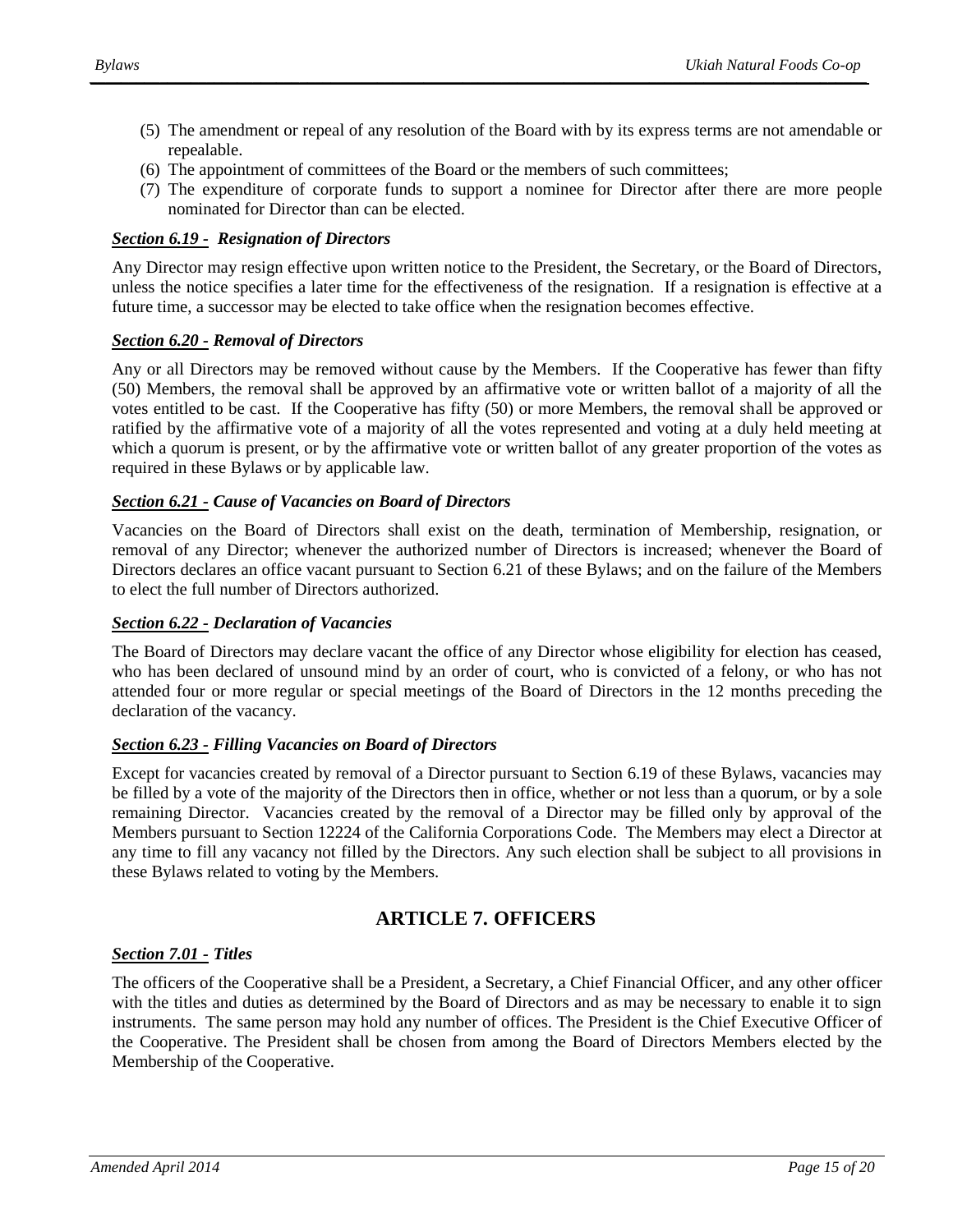#### <span id="page-15-0"></span>*Section 7.02 - Appointment and Resignation*

The officers shall be chosen by the Board of Directors and serve at the pleasure of the Board of Directors, subject to the rights, if any, of an officer under any contract of employment. Any officer may resign at any time on written notice to the Cooperative without prejudice to the rights, if any, of the Cooperative under any contract to which the officer is a party.

# **ARTICLE 8. CORPORATE RECORDS AND REPORTS**

#### <span id="page-15-2"></span><span id="page-15-1"></span>*Section 8.01 - Required Records*

The Cooperative shall keep adequate and correct books and records of account and minutes of the proceedings of its Members, Board of Directors, and committees of the Board of Directors. It shall also keep a record of the Members, including the names, addresses, and number of shares held by each. Such minutes and other books and records shall be kept either in written form or in any other form capable of being converted into clearly legible tangible form or in any combination of the foregoing.

#### <span id="page-15-3"></span>*Section 8.02 - Annual Report*

- (a) For fiscal years in which the Cooperative has, at any time, more than twenty-five (25) Members, the Cooperative shall notify each Member yearly of the Member's right to receive an annual financial report. The Board of Directors shall promptly cause the most recent annual report to be sent to a Member on written request. If approved by the Board of Directors, the annual report and any accompanying material may be sent by electronic transmission by the Cooperative (as defined in Section 20 of the California Corporations Code.
- (b) The annual report shall be prepared no later than one hundred twenty (120) days after the close of the Cooperative's fiscal year.
- (c) The annual report shall contain in appropriate detail all of the following:
	- (1) A balance sheet as of the end of the fiscal year, an income statement, and statement of changes in financial position for the fiscal year;
	- (2) A statement of the place where the names and addresses of the current members are located; and
	- (3) The statement required by Section 8.03 of these Bylaws.
- (d) The annual report shall be accompanied by any pertinent report by independent accountants, or, if there is no such report, by the certificate of an authorized Officer of the Cooperative that the statements were prepared without audit from the books and records of the Cooperative.

#### <span id="page-15-4"></span>*Section 8.03 - Annual Statement of Transactions and Indemnification*

In addition to the annual report described in Section 8.02 of these Bylaws, the Cooperative shall furnish annually (pursuant to section 12592 of the California Corporations Code) to its Members and Directors a statement of the transactions and indemnifications to interested persons as required by law. If the Cooperative does not issue an annual report pursuant to Section 8.02 of these Bylaws, the statement shall be mailed or delivered to Members within one hundred twenty (120) days after the close of the fiscal year. If approved by the Board of Directors, such statement may be sent by electronic transmission by the Cooperative (as defined in Section 20 of the California Corporations Code).

# **ARTICLE 9. INSPECTION RIGHTS**

#### <span id="page-15-6"></span><span id="page-15-5"></span>*Section 9.01 - Articles and Bylaws*

The Cooperative shall keep at its principal office in California the original or a copy of its Articles of Incorporation and Bylaws as amended to date, which shall be open to inspection by the Members at all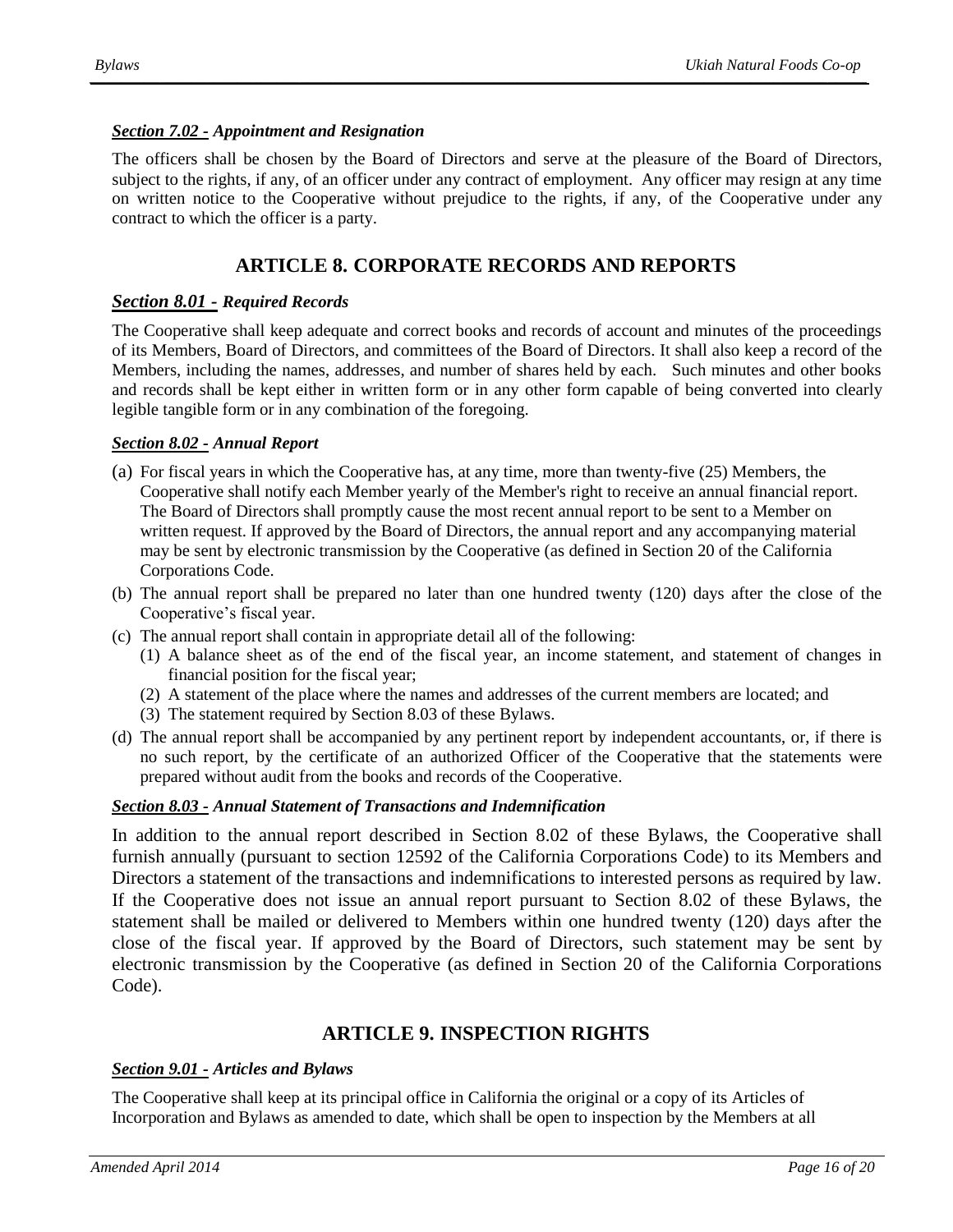reasonable times during office hours. The Cooperative shall furnish on the written request of any Member a copy of the articles or Bylaws as amended to the date of such request.

#### <span id="page-16-0"></span>*Section 9.02 - Books and Records*

The accounting books and records and minutes of proceedings of the Members, the Board of Directors, and committees of the Board of Directors, with the exception of meetings held under the provisions of Section 6.11, subparagraph (c), shall be open to inspection on the written demand of any Member at any reasonable time, for a purpose reasonably related to that person's interests as a Member. Every Director shall have the absolute right at any reasonable time to inspect and copy all books, records, and documents of every kind**,** and to inspect the physical properties of the Cooperative.

#### <span id="page-16-1"></span>*Section 9.03 - Inspection of Membership List*

- (a) Subject to the Cooperative's right to set aside a Member's demand for inspection pursuant to Section 12601 of the California Corporations Code and the power of the court to limit inspection rights pursuant to Section 12602 of the California Corporations Code, and unless the Cooperative provides a reasonable alternative pursuant to Subsection 9.03(b) of these Bylaws, any Member or Members possessing five (5) percent or more of the voting power may do either or both of the following:
	- (1) Inspect and copy the record of all the Members' names, addresses, and voting rights, at reasonable times, on making a written demand five (5) business days in advance which states the purpose for which the inspection rights are requested;
	- (2) Obtain from the Secretary, upon written demand and tender of a reasonable charge, a list of names, addresses, and voting rights of those Members entitled to vote for the election of Directors, as of the most recent record date for which it has been compiled, or as of a date specified by the Member or Members subsequent to the date of demand. The demand shall state the purpose for which the list is requested. The Membership list shall be made available on or before the later of ten (10) business days after the demand is received or after the date specified as the date of which the list is to be compiled.

The rights set fourth in subsection (a) of this section of the Bylaws may be exercised by any Member or Members possessing five (5) percent or more of the voting power for a purpose reasonably related to the Member or Members' interests as Members. The Cooperative may deny access if it reasonably believes that the information shall be used for another purpose or if it provides a reasonable alternative pursuant to Subsection 9.03(b) of these Bylaws.

(b) The Cooperative may, within ten (10) days after receiving a demand, deliver a written offer of an alternative method of achieving the purpose identified in the demand without providing access to or a copy of the Membership list. An alternative method, which reasonably and in a timely manner accomplishes the proper purpose set forth in a demand made pursuant to Subsection 9.03(a) of these Bylaws, shall be a reasonable alternative, unless the Cooperative fails to do the things which it offered to do within a reasonable time after acceptance of the offer. Any rejection of the offer shall be in writing and indicate the reasons the proposed alternative does not meet the proper purpose of the demand.

# <span id="page-16-2"></span>**ARTICLE 10. SURPLUS ALLOCATIONS AND DISTRIBUTIONS**

# <span id="page-16-3"></span>*Section 10.01 - Fiscal Year*

The fiscal year of the Cooperative shall end at the close of the business day on the last day of December of each year.

# <span id="page-16-4"></span>*Section 10.02 - Capital Reserve*

The Board of Directors shall cause to be created a reasonable capital reserve for necessary purposes of the Cooperative. Such a reserve may be funded by income from patronage (Member) and non-patronage (Nonmember) Surplus, as defined below.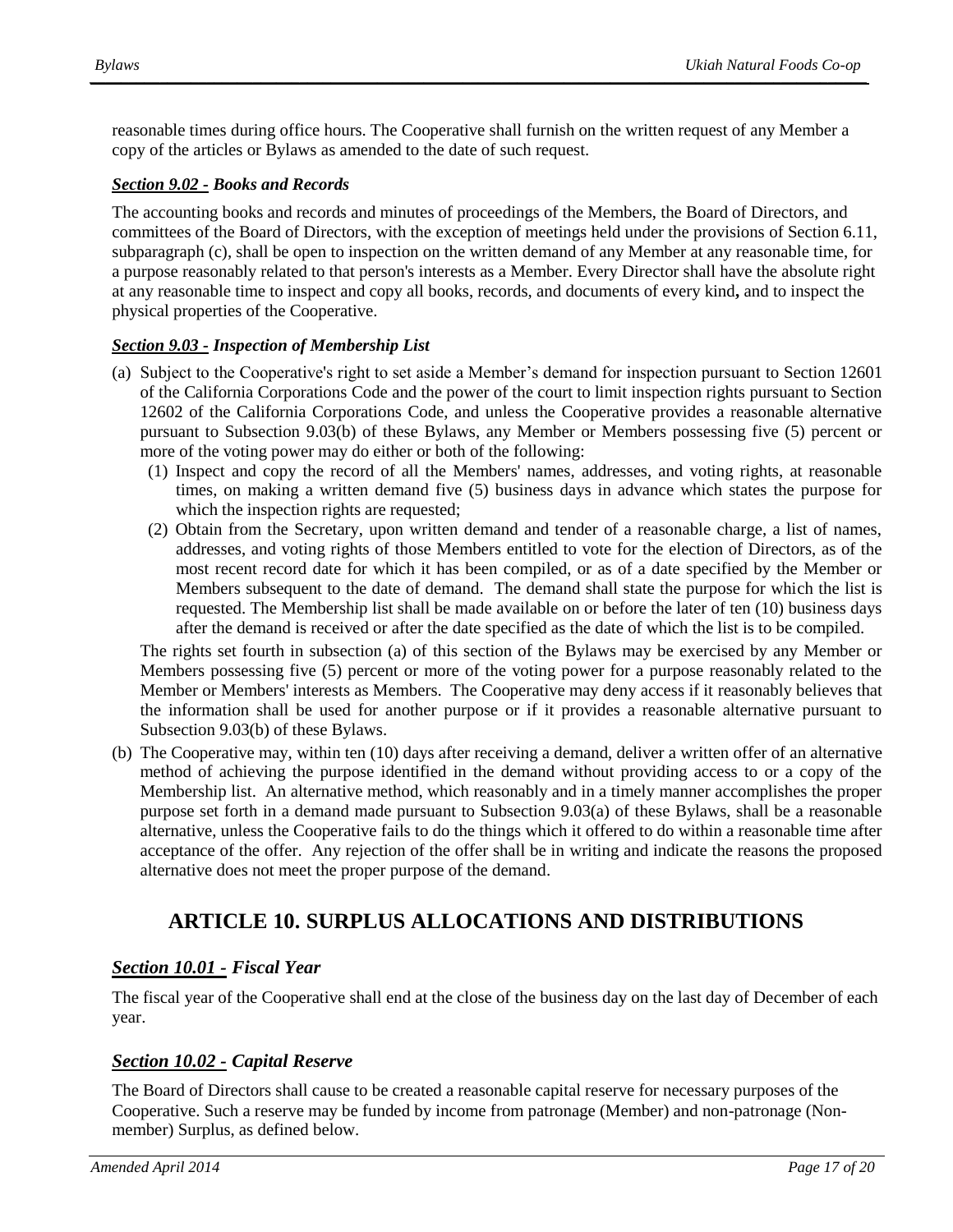# <span id="page-17-0"></span>*Section 10.03 - Surplus Defined*

"Surplus" shall be defined as the excess of revenues and gains over expenses and losses for a fiscal year. Surplus shall be determined in accordance with generally accepted accounting principles and shall be computed without regard to any patronage dividends, capital allocations, other dividends, or income taxes. Notwithstanding this provision of the Bylaws, the Board may modify the accounting basis, in its discretion before the beginning of the fiscal year, to avoid inequity or to comply with national or international accounting standards and procedures.

Surplus is allocated between Members and Non-members in proportion to the amount of business each group has done with the Cooperative during such period as the Board of Directors shall determine to be reasonable.

Surplus allocated to the Members shall be defined as the Surplus of the Cooperative multiplied by the ratio of Member patronage to total patronage. Surplus allocated to the Non-members shall be defined as Non-member Surplus or Retained Earnings.

# <span id="page-17-1"></span>*Section 10.04 - Surplus Distribution Obligation*

The Surplus of the Cooperative attributable to the patronage of Members shall be allocated and distributed among Members as patronage dividends in proportion to their patronage.

The Surplus allocated to each Member shall be distributed to each Member in cash, store credit vouchers, check or any combination thereof, as qualified or nonqualified notices of allocation as designated by the Board of Directors. The non-cash portion of a patronage dividend distribution, in whatever form issued, shall conform to the requirements of, and shall constitute a written notice of allocation as defined in 26 U.S.C.A § 1388.

Any distributable Member Surplus of such a nominal amount as not to justify the expenses of distribution may, as determined by the Board, be excluded from distribution.

If the Cooperative's operations encompass more than one location or division, such locations or divisions shall be netted into a single unit unless otherwise necessitated to achieve an equitable allocation.

# <span id="page-17-2"></span>*Section 10.05 - Written Notice of Allocation*

Payment of a portion of patronage dividends, not to exceed eighty percent of the allocation, may be deferred for the reasonable capital needs of the Cooperative, as determined by the Board of Directors. Such amounts shall be represented by a Written Notice of Allocation as defined in section 1388 of the Internal Revenue Code and shall be credited to revolving capital accounts in the names of recipient members and shall accrue no dividend or other monetary return on capital.

Written Notices of Allocation may be redeemed when the Board determines such amounts are no longer needed for capital purposes. At that time they shall be redeemed in the order of the oldest outstanding amounts and on a pro rata basis among such amounts. Written Notices of Allocation may also be redeemed under compelling circumstances as determined by the Board. They shall be subject to being offset by amounts otherwise due and payable to the Cooperative and by assessments resulting from tax audit adjustments or other losses.

Written notices of allocation may be paid in whole or in part at such time, in such manner, and in such order as shall be determined by the Board of Directors in its sole discretion. The Board of Directors shall not be required to, but may establish policies for the payment of written notices of allocation upon the member's death. No transfer or assignment of written notices of allocation shall be binding upon the Cooperative without its consent.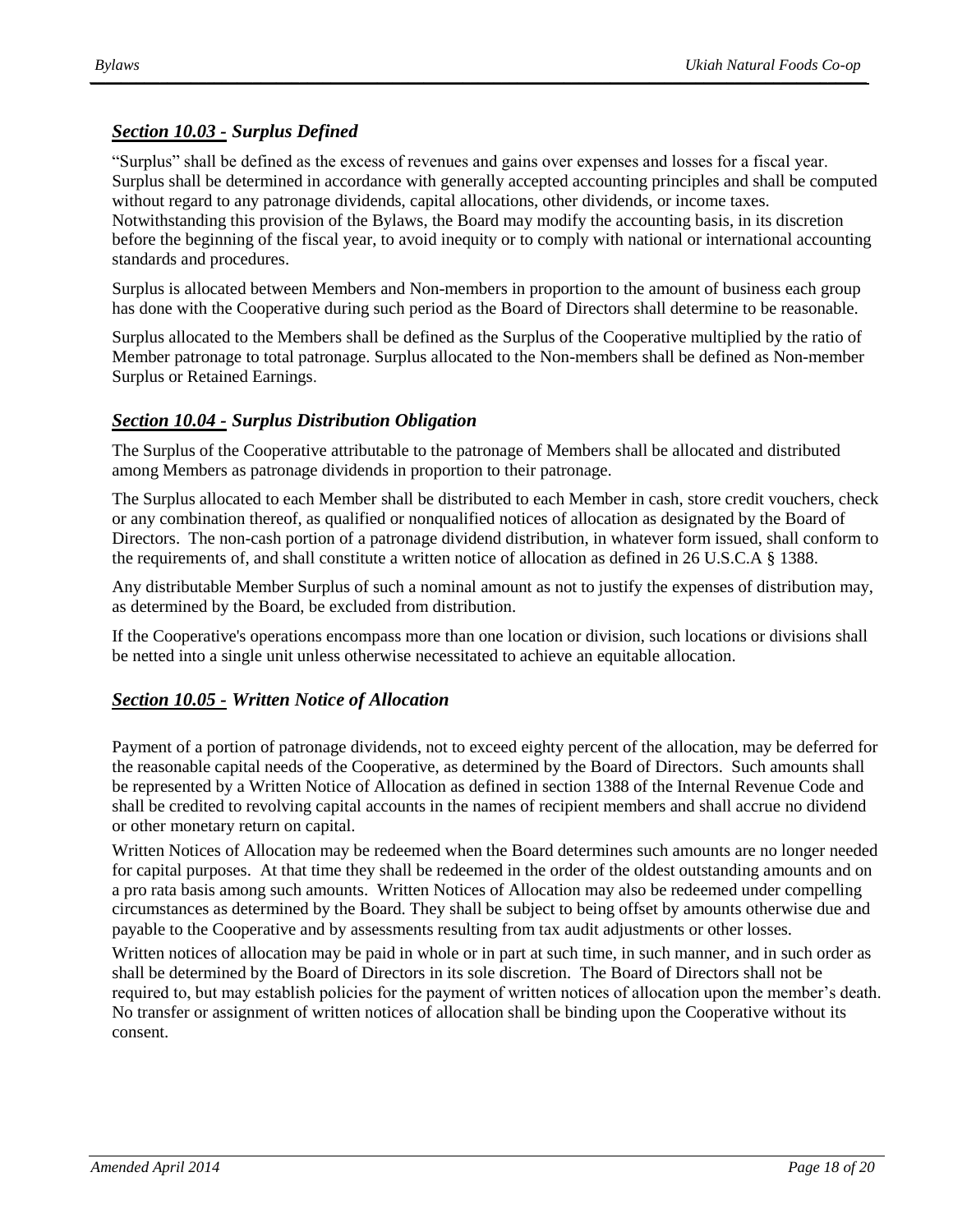# <span id="page-18-0"></span>*Section 10.06 - Consent of Members*

By obtaining or retaining Membership in the cooperative, each Member shall thereby consent to take into account, in the manner and to the extent required by Section 1385 of the Internal Revenue Code, the stated dollar amount of any qualified written notice of allocation in the taxable year in which such notice is received.

# <span id="page-18-1"></span>*Section 10.07 - Dividend Allocation Rule*

The Co-op, at the discretion of its Board of Directors, may declare and pay a regular corporate dividend. The corporate dividend shall come out of Retained Earnings and in the event Retained Earnings are not sufficient to pay such a corporate dividend, the Corporation may then pay such a dividend from other earnings.

# <span id="page-18-2"></span>*Section 10.08 - Net Losses, Patronage Sourced or Other*

In the event the Cooperative incurs a net operating loss in any fiscal year, whether patronage sourced or from other transactions, the Board of Directors, in its sole discretion, shall prescribe the basis on which said loss shall be treated, including but not limited to: carry forward or carry back; reduction of preferred stock, if applicable; book credits; capital funds; or allocated reserves with or without regard to patronage and/or allocation to members and collection of the same from members as determined by the Board of Directors.

# **ARTICLE 11. BYLAW CHANGES**

# <span id="page-18-4"></span><span id="page-18-3"></span>*Section 11.01 - Bylaw Changes by the Board of Directors*

The Bylaws shall be adopted, amended, or repealed by the approval of two-thirds of the Directors present at two consecutive meetings where quorums exist, unless the action would:

(a) Materially and adversely affect the rights or obligations of Members as to voting, dissolution, redemption, transfer, distributions, patronage distributions, patronage, property rights, or rights to repayment of contributed capital;

(b) Increase or decrease the number of Members authorized in total or for any class;

(c) Effect an exchange, reclassification or cancellation of all or part of the Memberships or shares;

(d) Authorize a new class of Memberships or shares;

(e) Change the number of Directors or establish a variable number of Directors;

(f) Extend the term of a Director beyond that for which the Director was elected or increase the terms of the Directors;

(g) Allow all or any portion of the Directors to hold office by virtue of designation or selection rather than by the election by the Members;

(h) Allow the Board of Directors to fill vacancies occurring on the Board of Directors by reasons of removal of Directors pursuant to Section 6.19 of these Bylaws.

#### <span id="page-18-5"></span>*Section 11.02 - Bylaw Changes by the Members*

Where the Board of Directors is denied the right to adopt, amend, or repeal the Bylaws pursuant to Section 11.01 of these Bylaws, the Bylaws shall be adopted, amended, or repealed by approval of the Members.

# **APPENDIX A: EXPLANATION OF PATRONAGE DIVIDEND CONSENT PROVISION**